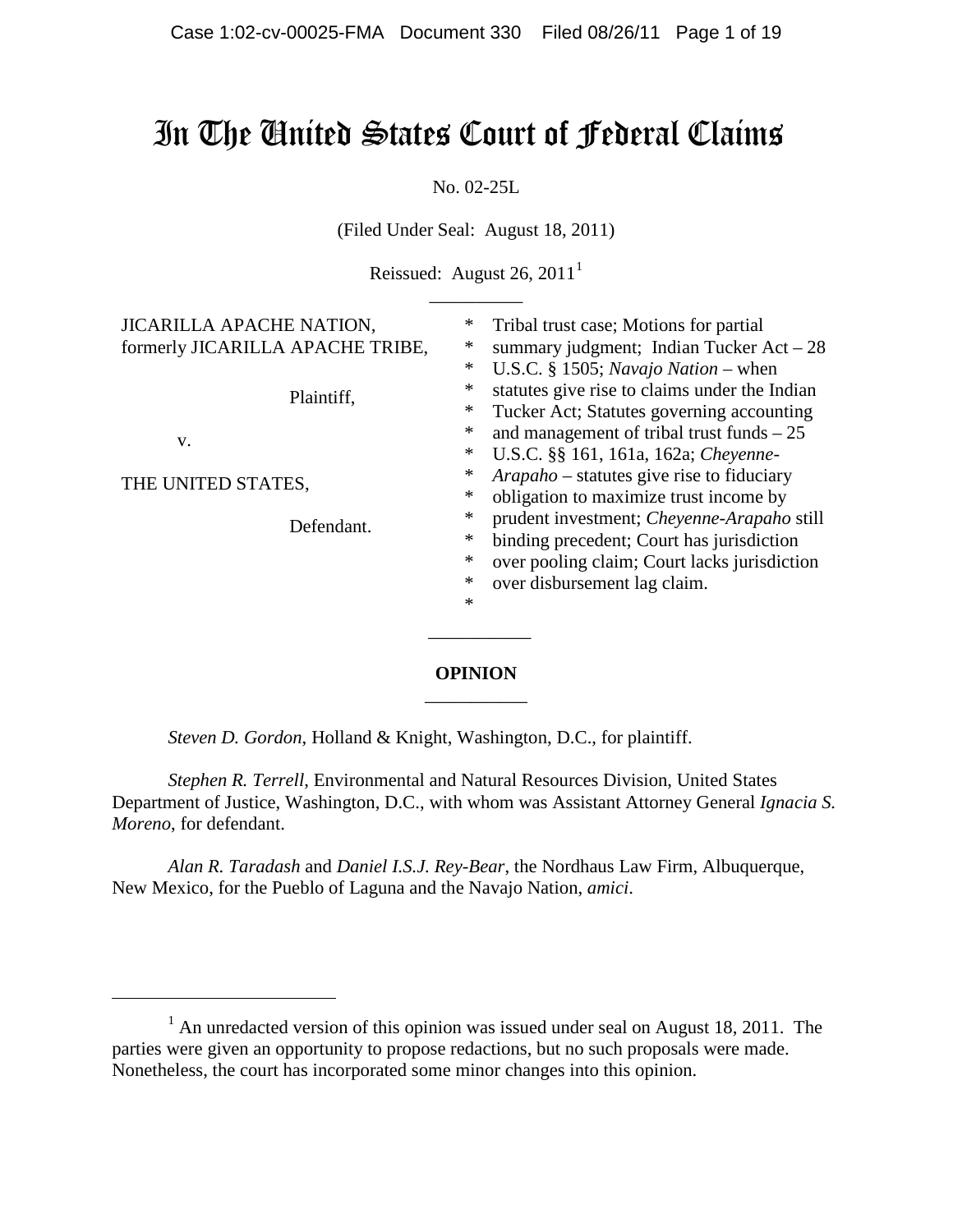#### **ALLEGRA, Judge:**

Pending before the court, in this tribal trust case, are two motions for partial summary judgment under RCFC 56, raising important issues regarding the reach of this court's jurisdiction under the Indian Tucker Act, 28 U.S.C. § 1505.

**I.**

A brief recitation of the underlying facts sets the context for this decision.

In this case, the Jicarilla Apache Nation (Jicarilla, the Nation, or plaintiff) seeks an accounting and to recover for monetary loss and damages relating to the government's breach of fiduciary duties in allegedly mismanaging the Nation's trust assets and other funds. Plaintiff, *inter alia*, avers that defendant failed to maximize returns on its trust funds. For trial purposes, the court has broken this case into several phases, the first of which involves the alleged mismanagement of plaintiff's trust funds for the period from February 22, 1974, through September 30, 1992. Among the claims of mismanagement that plaintiff makes as to this period are that the United States breached its fiduciary obligations by: (i) failing to pool the Nation's trust funds with those of other tribes for investment purposes (the pooling claim); and (ii) immediately removing funds from the Nation's trust fund to cover a disbursement check, thereby creating a lag between when such funds were removed and the check was negotiated, during which time no income was earned on the subject funds (the disbursement lag claim). Through its experts, plaintiff has developed investment models that calculate the hypothetical earnings associated with these claims. Via that model, plaintiff estimates that, in what it terms "2011" dollars, it is owed approximately \$90 million on its pooling claim, and \$810,789.90 on its disbursement lag claim.

On March 18, 2011, and May 20, 2011, defendant filed motions for partial summary judgment on plaintiff's pooling and disbursement lag claims, respectively. Defendant's argument in both motions is essentially the same: it asserts that the United States has not waived its sovereign immunity as to these claims. In response, plaintiff, *inter alia*, filed a cross-motion for partial summary judgment as to the disbursement lag claim. After the briefing on these motions was completed, the court, on July 22, 2011, conducted oral argument on the motions. Following that argument, the parties filed supplemental memoranda on August 12, 2011.

## **II.**

Summary judgment is appropriate when there is no genuine dispute as to any material fact and the moving party is entitled to judgment as a matter of law. *See* RCFC 56; *Anderson v. Liberty Lobby, Inc.*, 477 U.S. 242, 247-48 (1986). Disputes over facts that are not outcomedeterminative will not preclude the entry of summary judgment. *Id*. at 248. However, summary judgment will not be granted if "the dispute about a material fact is 'genuine,' that is, if the evidence is such that a reasonable [trier of fact] could return a verdict for the nonmoving party."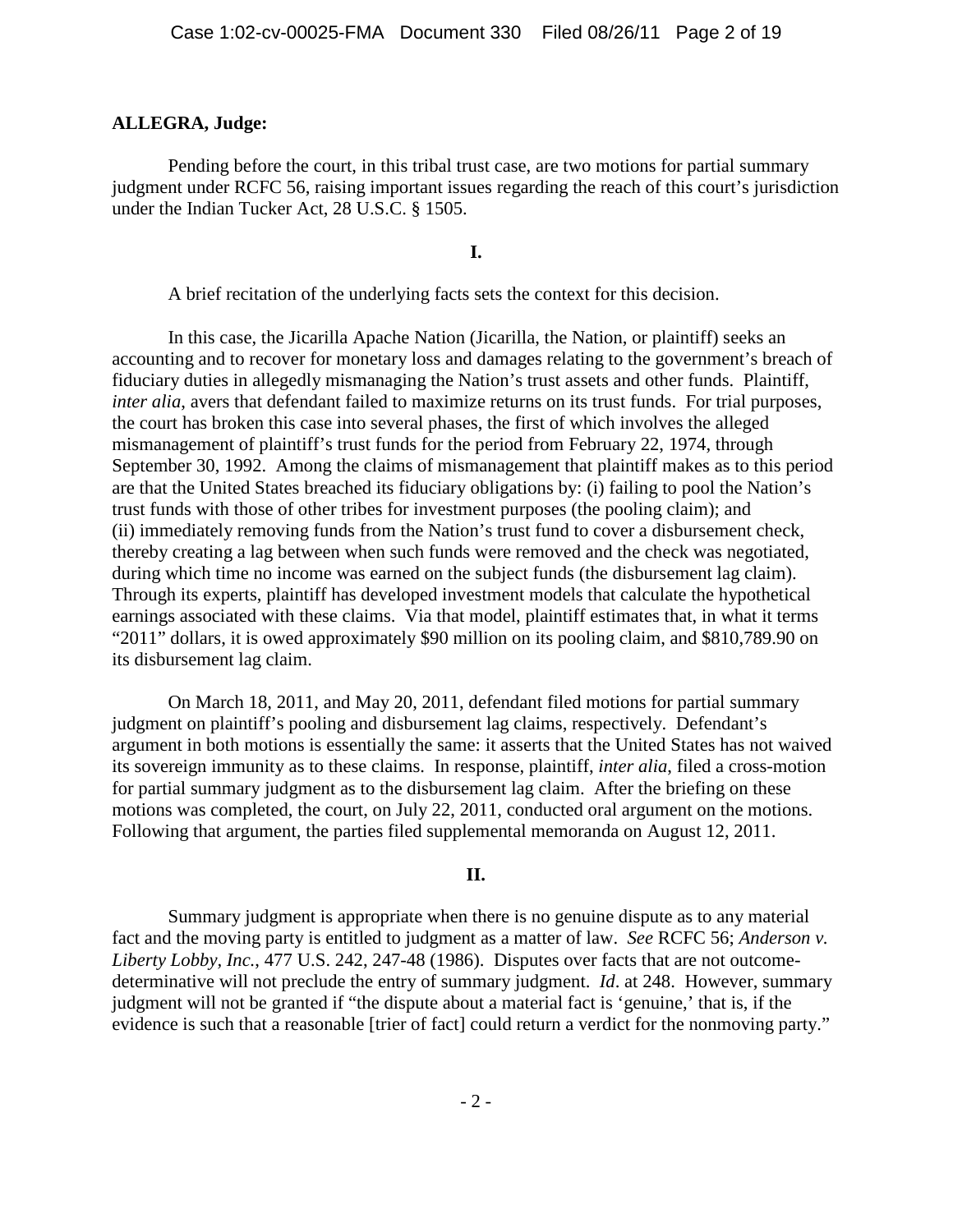*Id*.; *see also Matsushita Elec. Indus. Co. v. Zenith Radio Corp.*, 475 U.S. 574, 587 (1986); *Becho, Inc. v. United States*, 47 Fed. Cl. 595, 599 (2000).

When making a summary judgment determination, the court is not to weigh the evidence, but to "determine whether there is a genuine issue for trial." *Anderson*, 477 U.S. at 249; *see also Agosto v. Immigration & Naturalization Serv.*, 436 U.S. 748, 756 (1978) ("a [trial] court generally cannot grant summary judgment based on its assessment of the credibility of the evidence presented"); *Am. Ins. Co. v. United States*, 62 Fed. Cl. 151, 154 (2004). The court must determine whether the evidence presents a disagreement sufficient to require fact finding, or, conversely, is so one-sided that one party must prevail as a matter of law. *Anderson*, 477 U.S. at 250-52; *see also Ricci v. DeStefano*, 129 S. Ct. 2658, 2677 (2009) ("'Where the record taken as a whole could not lead a rational trier of fact to find for the nonmoving party, there is no genuine issue for trial.'" (quoting *Matsushita*, 475 U.S. at 587)). Where there is a genuine dispute, all facts must be construed, and all inferences drawn from the evidence must be viewed, in the light most favorable to the party opposing the motion. *Matsushita*, 475 U.S. at 587-88 (citing *United States v. Diebold, Inc.*, 369 U.S. 654, 655 (1962)); *see also Stovall v. United States*, 94 Fed. Cl. 336, 344 (2010); *L.P. Consulting Grp., Inc. v. United States*, 66 Fed. Cl. 238, 240 (2005).

#### **A.**

"It is axiomatic that the United States may not be sued without its consent and that the existence of consent is a prerequisite for jurisdiction." *United States v. Mitchell*, 463 U.S. 206, 212 (1983) (*Mitchell II*). The Nation asserts federal subject-matter jurisdiction under the Indian Tucker Act (as it is colloquially known), 28 U.S.C. § 1505. That Act provides:

The United States Court of Federal Claims shall have jurisdiction of any claim against the United States accruing after August 13, 1946, in favor of any tribe . . . whenever such claim is one arising under the Constitution, laws or treaties of the United States, or Executive orders of the President, or is one which otherwise would be cognizable in the Court of Federal Claims if the claimant were not an Indian tribe, band, or group.

28 U.S.C. § 1505. The reference in this provision to "which otherwise would be cognizable in the Court of Federal Claims" incorporates the Tucker Act, 28 U.S.C. § 1491. The latter provision, in turn, grants this court "jurisdiction to render judgment upon any claim against the United States founded either upon the Constitution, or any Act of Congress or any regulation of an executive department, or upon any express or implied contract with the United States . . . ." 28 U.S.C. § 1491(a)(1). "If a claim falls within the terms of the [Indian] Tucker Act," the Supreme Court has held, "the United States has presumptively consented to suit." *Mitchell II*, 463 U.S. at 216; *see also United States v. Navajo Nation*, 537 U.S. 488, 503 (2003) (*Navajo I*); Gregory C. Sisk, "Yesterday and Today: Of Indians, Breach of Trust, Money, and Sovereign Immunity," 39 Tulsa L. Rev. 313, 316-17 (2003) (hereinafter "Sisk").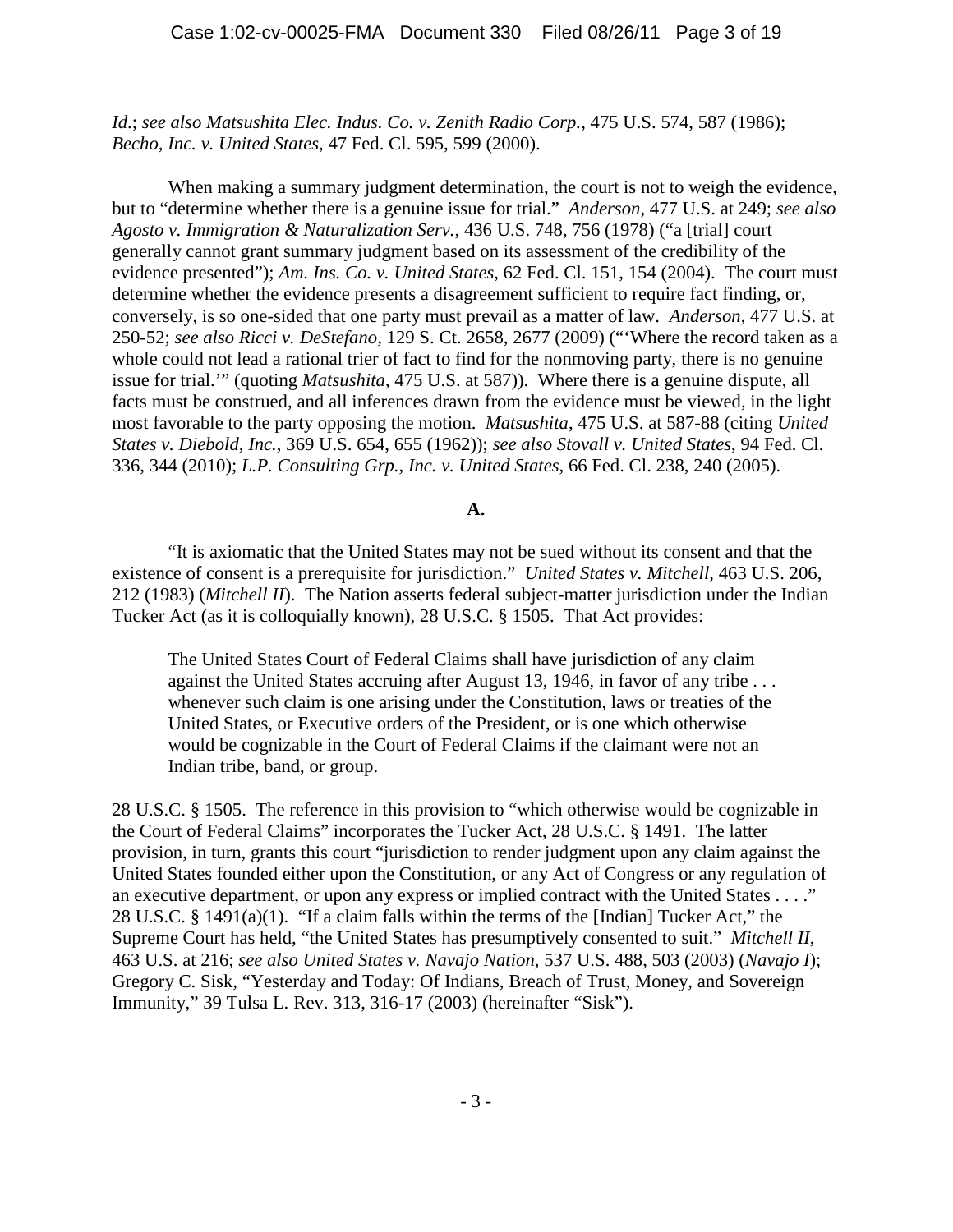Like the Tucker Act, the Indian Tucker Act "is not itself a source of substantive rights." *Navajo I*, 537 U.S. at 503; *see also Mitchell II*, 463 U.S. at 216. Accordingly, to state a claim under the Act, "a tribal plaintiff must invoke a rights-creating source of substantive law that 'can fairly be interpreted as mandating compensation by the Federal Government for damages sustained.'" *Navajo I*, 537 U.S. at 503 (quoting *Mitchell II*, 463 U.S. at 218). In *Navajo I*, Justice Ginsburg, writing on behalf of the Court's majority, bifurcated this analysis into two discrete steps. "To state a claim cognizable under the Indian Tucker Act," she first wrote, "a tribe must identify a substantive source of law that establishes specific fiduciary or other duties, and allege that the Government has failed faithfully to perform those duties." *Navajo I*, 537 U.S. at 506 (citing *Mitchell II*, 463 U.S. at 216-17). "If that threshold is passed," she further opined, "the court must then determine whether the relevant source of substantive law" is moneymandating. *Id*. In this regard, the opinion went on to explain that "[a]though 'the undisputed existence of a general trust relationship between the United States and the Indian people' can 'reinforc[e]' the conclusion that the relevant statute or regulation imposes fiduciary duties, that relationship alone is insufficient to support jurisdiction under the Indian Tucker Act." *Navajo I*, 537 U.S. at 506 (quoting *Mitchell II*, 463 U.S. at 225). Rather, "the analysis must train on specific rights-creating or duty-imposing statutory or regulatory prescriptions," albeit prescriptions that "need not . . . expressly provide for money damages" as "the availability of such damages may be inferred." *Navajo I*, 537 U.S. at 506; *see also United States v. Jicarilla Apache Nation*, 131 S. Ct. 2313, 2325 (2011); *United States v. Navajo Nation*, 129 S. Ct. 1547, 1551-52, 1558 (2009) (*Navajo II*).

Seizing on the Supreme Court's reference to "specific rights-creating or duty-imposing statutory . . . prescriptions," *Navajo I*, 537 U.S. at 506, defendant asseverates that plaintiff's pooling and disbursement lag claims are deficient because they are not based upon a substantive source of law that establishes fiduciary or other duties. As such, according to defendant, this court lacks jurisdiction over these claims. Not so, argues plaintiff (and, as to the pooling claim, the *amici*), asserting that various Federal statutes and regulations establish fiduciary obligations that underlie the claims in question.

## **B.**

The United States' trust relationship with American Indian tribes includes a spectrum of obligations and responsibilities. While the general trust relationship between the United States and Indian tribes "reinforce[es]" the United States' fiduciary obligations, *see Navajo I*, 537 U.S. at 506, the United States' "specific fiduciary or other duties" to a tribe determine the precise consequences which flow from the United States' legal responsibilities. *Id*.

As noted, this phase of the litigation between the United States and the Jicarilla involves the United States' accounting, management, and investment of the Jicarilla's trust funds from 197[2](#page-3-0) to 1992.<sup>2</sup> Those claims principally arise under 25 U.S.C. §§ 161 ("Deposit in Treasury of

<span id="page-3-0"></span> $\frac{1}{2}$  $2$  "The system of trusteeship and Federal management of Indian funds is deeply rooted in Indian-U.S. history." Misplaced Trust: The Bureau of Indian Affairs' Mismanagement of the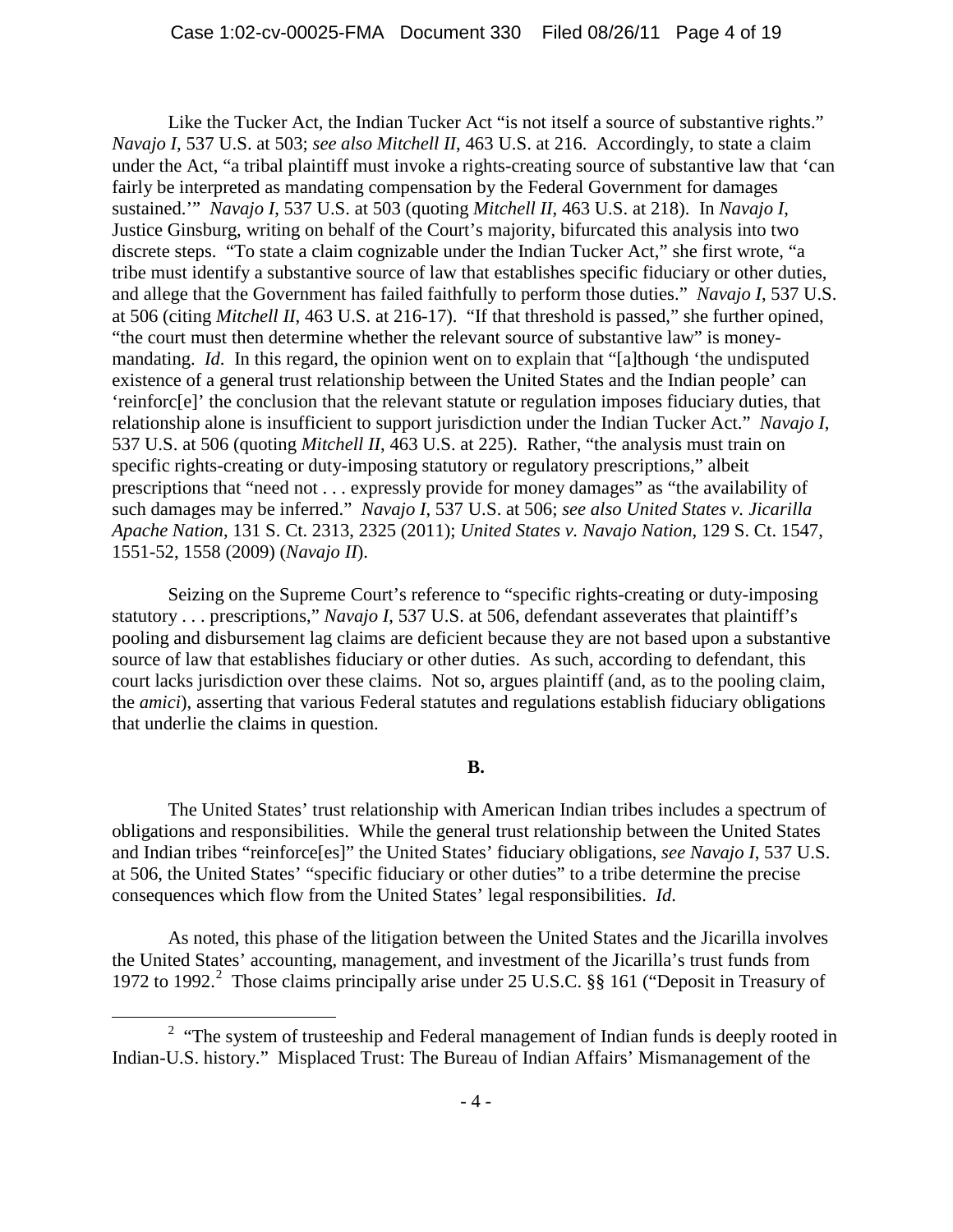trust funds"), 161a ("Trust funds in trust in Treasury Department; investment by Secretary of the Treasury"), 162a ("Deposit of tribal funds in banks; . . . investments"), and, to a lesser extent, the American Indian Trust Fund Management Reform Act of 1994, 25 U.S.C. §§ 4001 *et seq*. (the 1994 Trust Fund Act), which recognizes and codifies the existing trust relationship. These statutes expressly refer to the United States as "trustee of the various Indian tribes," *id*. § 161, and to the accounts at issue as "tribal trust funds," *see*, *e.g.*, *id*. § 162a. They confer control and discretion upon the United States with respect to the management and investment of the funds. Thus, section 161 requires the United States to deposit in the Treasury and pay interest on such funds when "the best interests of the Indians will be promoted by such deposits, in lieu of investments." And, section 162a acknowledges "[t]rust responsibilities of the Secretary of the Interior," stating that they "shall include (but are not limited to)" providing "adequate systems for accounting for and reporting trust fund balances." *Id*. § 162a(d); *see also* Misplaced Trust, *supra*, at 6-7 (discussing these statutes).

These statutory "prescription[s] . . . bear[] the hallmarks of a 'conventional fiduciary relationship.'" *Navajo II*, 129 S. Ct. at 1558 (quoting *United States v. White Mountain Apache Tribe*, 537 U.S. 465, 473 (2003)). They vest the United States with management control over the trust funds, discretion with respect to their investment, and detailed responsibilities to account to the tribal beneficiaries. *See also White Mountain Apache*, 537 U.S. at 480 (the statute "expressly and without qualification employs a term of art ('trust') commonly understood to entail certain fiduciary obligations, and 'invests the United States with discretionary authority to make direct use of portions of the trust corpus'") (citation and alteration omitted) (Ginsburg, J., concurring). As stated somewhat differently by the Supreme Court in *Mitchell II*, these statutes give the Secretary of the Interior "authority to invest tribal . . . funds held in trust in banks, bonds, notes or other public debt obligations of the United States if deemed advisable and for the best interest of the Indians." 46[3](#page-4-0) U.S. at 223 n.24 (citing 25 U.S.C. § 162a).<sup>3</sup>

Indian Trust Fund, H.R. Rep. No. 102-499, at 6 (1992) (Misplaced Trust). The United States first adopted the policy of holding tribal funds in trust in 1820. *Id*.

<span id="page-4-0"></span><sup>&</sup>lt;sup>3</sup> Congress further addressed the United States' administration of tribal and individual Indian trust funds in the 1994 Trust Fund Act. *See* Pub. L. No. 103-412, 108 Stat. 4239 (codified at 25 U.S.C. §§ 161a(b), 162a, 4001, *et seq*.). In that Act, Congress acknowledged both the existence and the fiduciary nature of the United States statutory responsibilities and sought to address serious deficiencies in the government's management of Indian trust funds. *See*, *e.g.*, H.R. Rep. No. 103-778, at 8 (1994); Misplaced Trust, *supra*, at 1-8. Indeed, the 1994 Trust Fund Act described its provisions as a " recognition" of the existing trust responsibility with respect to tribal and individual Indian trust funds. *See* 1994 Trust Fund Act, 108 Stat at 4240 (capitalization omitted; emphasis supplied). It provided that "[t]he Secretary shall account for the daily and annual balance of all funds held in trust" for a tribe or an individual Indian "which are deposited or invested pursuant to [25 U.S.C. § 162a]." 25 U.S.C. § 4011(a). It further required the Secretary to conduct an "annual audit" of all funds held in trust for the benefit of a tribe or individual Indian "which are deposited or invested pursuant to section 162a." *Id*. § 4011(c). The 1994 Trust Fund Act also amended 25 U.S.C. § 162a, adding a subsection (d),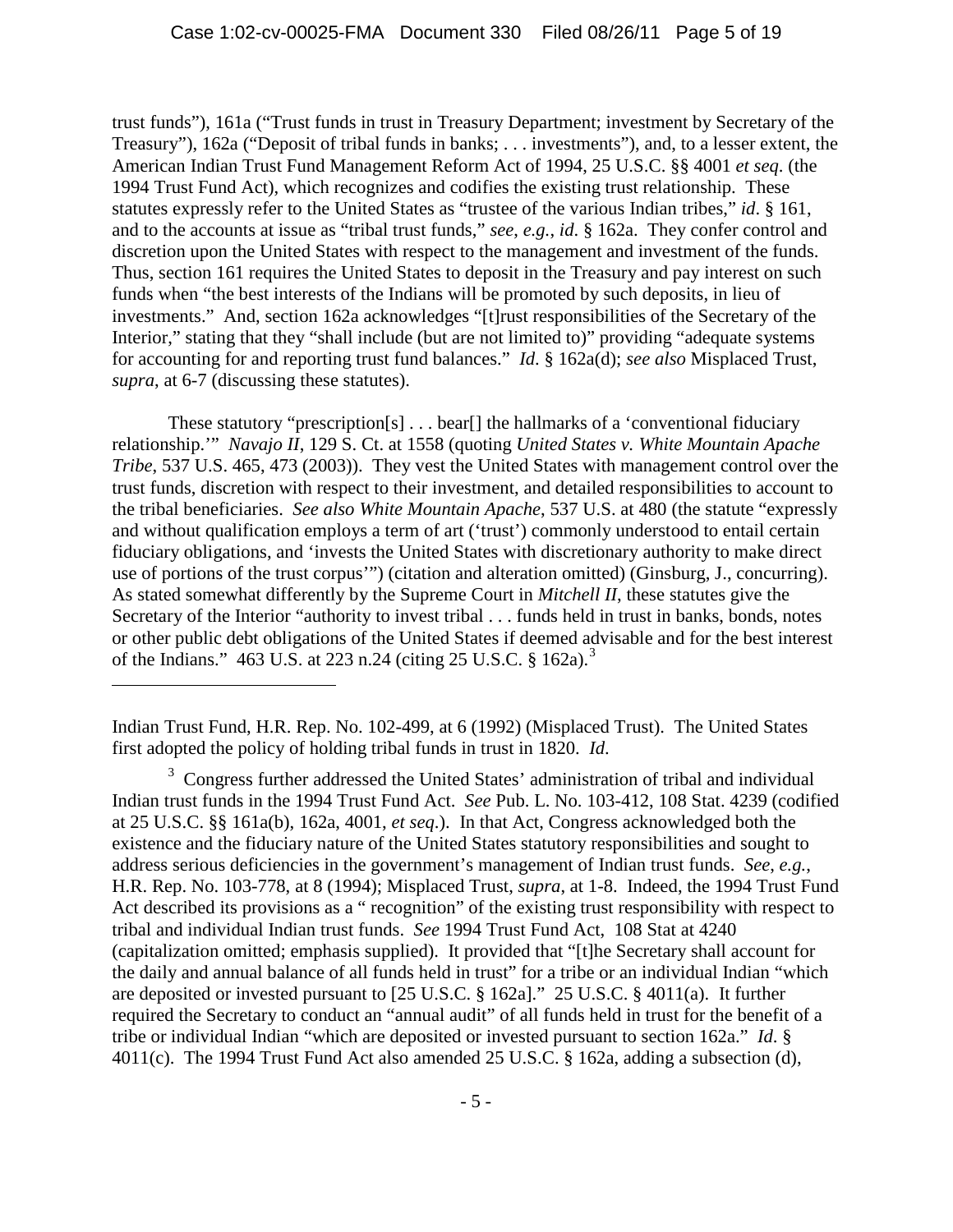The Court of Claims examined this network of statutes in *Cheyenne-Arapaho Tribes of Indians of Oklahoma v. United States*, 512 F.2d 1390 (Ct. Cl. 1975). In that consolidated case, several Tribes alleged that "defendant breached its fiduciary duties in the care of plaintiffs' funds by not making the funds productive (by not investing moneys ready for investment and also by delay in making funds available for investment), by not maximizing the productivity of funds, and by using the funds to its own benefit and to the detriment of the tribes." *Id*. at 1392. In laying a foundation for considering these claims, this court's predecessor observed that "[w]hen Congress, in the exercise of its power over the Indians, determined by statute and by treaty to hold funds due the tribes in trust rather than immediately distributing them to the Indians, it also developed a series of investment policies for those funds." *Id.* at 1393. The court noted that its focus was on the statutes embodying those policies, as the plaintiffs were not claiming that "Congress breached its trust duties under the Constitution or treaties," but rather that "the Bureau of Indian Affairs has not properly used the tools Congress provided in order to meet the Government's fiduciary obligation." *Id*. The court proceeded to review the statutory investment scheme, tracing the history and language of statutes like 25 U.S.C. §§ 161a, 161b, and 162a back into the 1880s. *Id*. Based on its review of this history and the statutory language, the court concluded that "[t]he fiduciary duty which the United States undertook with respect to these funds includes the 'obligation to maximize the trust income by prudent investment,'" adding that "[t]his is the general law governing the Government's duty and responsibility toward the Indian funds involved in this case." 512 F.2d at 1394 (quoting *Blankenship v. Boyle*, 329 F. Supp. 1089, 1096 (D.D.C. 1971)).

*Cheyenne-Arapaho* recognizes that the Indian Tucker Act combined with the investment statutes – 25 U.S.C. §§ 161a, 161b and 162a – provide jurisdiction over claims predicated upon the assertion that defendant has not maximized the income of a tribal trust by prudent investment.<sup>[4](#page-5-0)</sup> This holding was cited, with approval, in the 1992 Congressional report, Misplaced

which specified that the Secretary of the Interior's "proper discharge of the trust responsibilities of the United States shall include (but are not limited to)" a series of accounting, auditing, management, and disclosure obligations with respect to tribal and individual Indian trust funds. *See id*. § 162a(d).

<span id="page-5-0"></span><sup>4</sup>  *See also Osage Tribe of Indians of Okla. v. United States*, 72 Fed. Cl. 629, 668 (2006) ("The Court of Claims has addressed the statutory obligations under 25 U.S.C. §§ 161a, 161b, and 162a on a number of occasions and has uniformly held the United States responsible for investing Indian trust funds in the highest yielding investment vehicles available to the funds in question."); *id.* ("The requirement to invest Indian trust funds in the highest yielding investments available is a legal requirement mandated by the applicable statutes – here, 25 U.S.C. §§ 161a and 162a – and not solely a prudential one."). If more were needed to support this conclusion, one might look to the Bureau of Indian Affairs Manual, as in effect for the years in question. The Manual listed, in detail, the types of investments that could be made of "[f]unds held in trust for the benefit of the tribes," and described the policy guiding those investments as "selecting securities that will yield the best possible return." Bureau of Indian Affairs, Financial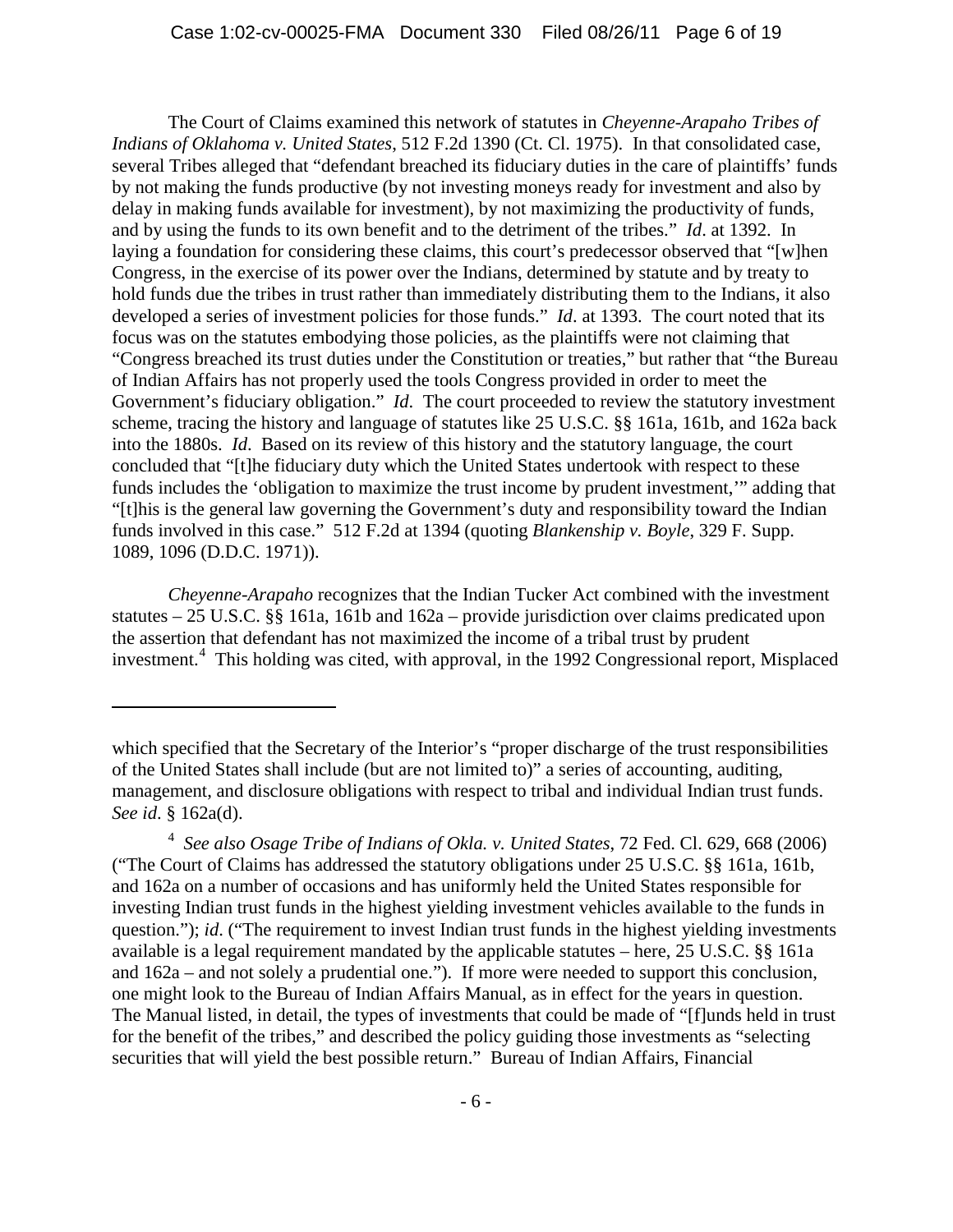Trust, *supra*, that forms part of the legislative history for the 1994 Trust Fund Act. *See Cobell v. Norton*, 392 F.3d 461, 464 (D.C. Cir. 2004) (noting that "[i]n 1994 Congress moved from [the report's] findings to legislation"). Quoting from the opinion, the report iterated:

Apart from the duty to account, the Federal Government has a fiduciary duty to "maximize the trust income by prudent investment," and the burden to justify less than a maximum return. This responsibility requires the Government to stay wellinformed about the rates of return and investment opportunities and to intelligently choose from among authorized investment opportunities to obtain the highest rate of return to make the trust funds productive.

Misplaced Trust, *supra*, at 6 (quoting *Cheyenne-Arapaho*, [5](#page-6-0)12 F.2d at 1394).<sup>5</sup> Despite Congress' reliance on this statement, defendant claims that *Cheyenne-Arapaho* was wrongly decided because it employs a common law trust analysis that has been overruled by more recent Supreme Court cases such as *Mitchell II*, *Navajo I*, and the recent decision in this very case, *United States v. Jicarilla Apache Nation*, 131 S. Ct. 2313. But, there are a number of holes in this argument.

For one thing, defendant presumes that this court can disregard otherwise binding circuit precedent based on the mere belief that a prior decision of the Court of Claims or Federal Circuit is inconsistent with the rationale of a subsequent Supreme Court precedent.<sup>[6](#page-6-1)</sup> The Federal Circuit, however, seems to have a more restrictive view of *stare decisis*, as illustrated by its decision in *El-Shifa Pharmaceutical Industries Co. v. United States*, 378 F.3d 1346 (Fed. Cir. 2004), *cert. denied*, 545 U.S. 1139 (2005). In that case, the Federal Circuit was faced with a scenario essentially identical to that presented here – the United States urged it to overrule

 $<sup>5</sup>$  At a later point, the same report provides that  $-$ </sup>

The challenge for the Bureau is to provide competent and reliable trust services. To fulfill these important obligations it is necessary for the agency to fully understand both its fiduciary duties and the financial marketplace. Stated simply these fundamental assignments are: To accurately account to the beneficiary; to make accounts productive for the beneficiaries; and to maximize the trust income through prudent investment. To successfully perform these tasks, the Bureau of Indian Affairs, as any fiduciary, must conduct itself as a sophisticated investor, a smart shopper, and a highly diligent and resourceful manner.

## Misplaced Trust, *supra*, at 8.

 $\overline{a}$ 

<span id="page-6-1"></span>6 In *S. Corp. v. United States*, 690 F.2d 1368, 1369 (Fed. Cir. 1982) (en banc), the Federal Circuit adopted the precedent of the Court of Claims as its own.

<span id="page-6-0"></span>Management Accounting Procedures Handbook, 42 BIAM Supplement No. 3. 11.A, 11.D. (June 5, 1972).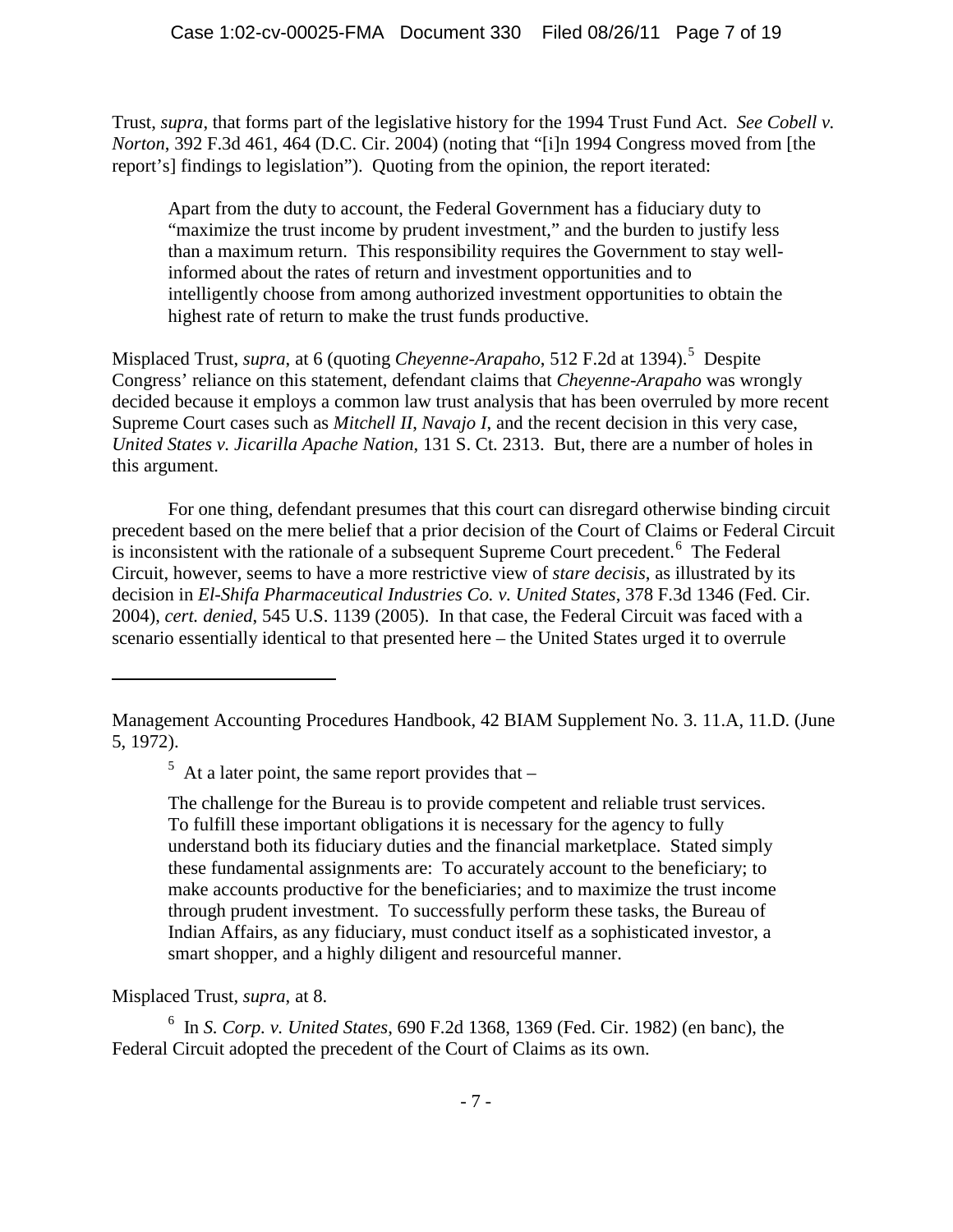*Turney v. United States*, 115 F. Supp. 457 (Ct. Cl. 1953), on the basis of the Supreme Court's intervening decision in *United States v. Verdugo-Urquidez*, 494 U.S. 259 (1990). While *Turney* had applied the Fifth Amendment to an alien claiming a takings in a foreign land, 115 F. Supp. at 464, *Verdugo-Urquidez* construed prior Supreme Court cases as having "rejected the claim that aliens are entitled to Fifth Amendment rights outside the sovereign territory of the United States." 494 U.S. at 269. Although it could not reconcile these holdings, the panel in *El-Shifa*  refused to declare *Turney* no longer the law, stating, "'[w]e cannot simply overrule the [*Turney*] decision, even if we were persuaded . . . that it is appropriate; to overrule a precedent, the court must rule en banc.'" *El-Shifa*, 378 F.3d at 1352 (quoting *George E. Warren Corp. v. United States*, 341 F.3d 1348, 1351 (Fed. Cir. 2003), *cert. denied*, 543 U.S. 808 (2004)).

While *El-Shifa* is perhaps the Federal Circuit decision that most closely parallels this case, it is, by no means, an isolated precedent. The Federal Circuit, in fact, has often given similar admonitions regarding the binding nature of its decisions.<sup>[7](#page-7-0)</sup> Logic and common sense suggest that if a panel of that court lacks the authority to overrule a prior circuit decision, then this court also must lack that authority. To conclude otherwise would be folly. On the basis of this line of authority, and, particularly, *El-Shifa*, this court declines defendant's invitation to "underrule" the Court of Claims' decision in *Cheyenne-Arapaho*. *See generally*, *Consol. Edison Co. of N.Y., Inc. v. U.S. Dep't of Energy*, 247 F.3d 1378, 1386 (Fed. Cir. 2001) (Plager, J., concurring).

Even if *El Shifa* leaves some wiggle room for this court to consider whether *Cheyenne-*Arapaho has been undermined by subsequent precedent,<sup>[8](#page-7-1)</sup> the essential premise for defendant's

<span id="page-7-1"></span> $8\,$  In one decision cited by defendant, the Federal Circuit suggested that the rule is different if a Supreme Court decision is "directly at odds" with an earlier Federal Circuit precedent. *Doe v. United States*, 372 F. 3d 1347, 1356-57 (Fed, Cir. 2004). But, even assuming that this case can be reconciled with the dozen or so precedents cited above, the circumstance described in *Doe* is not the case here. In arguing that this court may disregard prior precedent, defendant also quotes from *Texas American Oil Corp. v. United States Department of Energy*, 44 F.3d 1557, 1561 (Fed. Cir. 1995) (en banc), seemingly ignoring that the statements it invokes were made by an *en banc* court describing its own authority to overrule prior precedents. That decision, therefore, is inapposite.

<span id="page-7-0"></span> $\frac{1}{7}$  *See Atamirzayeva v. United States*, 524 F.3d 1320, 1327 (Fed. Cir. 2008); *Fed. Nat'l Mortgage Ass'n v. United States*, 469 F.3d 968, 972 (Fed. Cir. 2006); *Barclay v. United States*, 443 F.3d 1368, 1373 (Fed. Cir. 2006), *cert. denied*, 549 U.S. 1209 (2007) ("Panels of this court are bound by previous precedential decisions until overturned by the Supreme Court or by this court en banc."); *Medimmune, Inc. v. Genentech, Inc.*, 427 F.3d 958, 963 n.2 (Fed. Cir. 2005), *rev'd on other grounds*, 549 U.S. 118 (2007); *Sacco v. Dep't of Justice*, 317 F.3d 1384, 1386 (Fed. Cir. 2003) ("A panel of this court is bound by prior precedential decisions unless and until overturned en banc."); *Newell Cos. v. Kenney Mfg. Co.*, 864 F.2d 757, 765 (Fed. Cir. 1988), *cert. denied*, 493 U.S. 814 (1989); *Kimberly-Clark Corp. v. Fort Howard Paper Co.*, 772 F.2d 860, 863 (Fed. Cir. 1985); *see also* 13 Charles Alan Wright, Arthur R. Miller, Edward H. Cooper, *et al.*, Fed. Prac. & Proc. § 3506 (3d ed. 2010).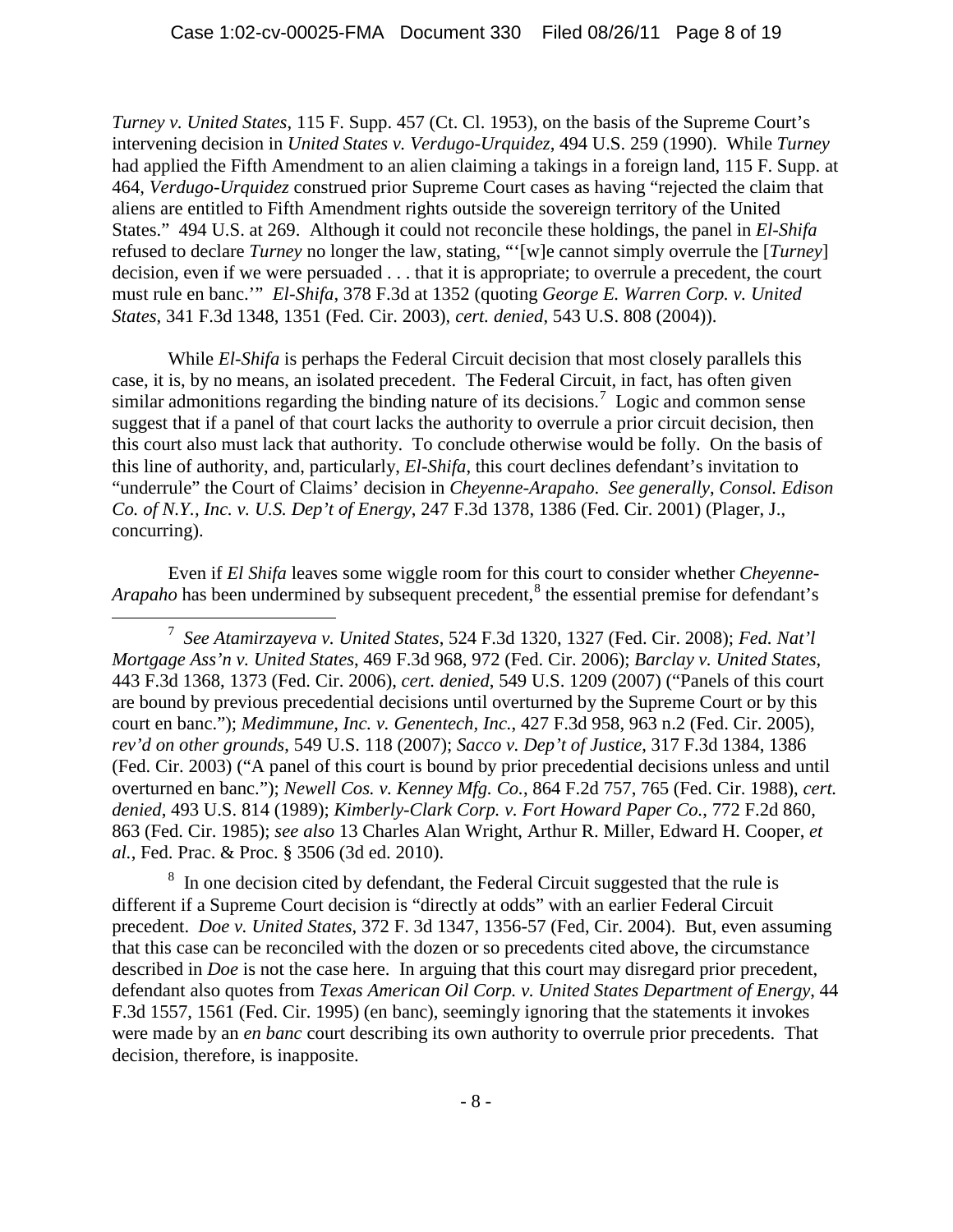argument – that *Cheyenne-Arapaho* is at odds with intervening Supreme Court decisions – is simply wrong. In fact, in many ways, the reasoning employed by the Court of Claims in *Cheyenne-Arapaho* presaged the analysis later prescribed by the Supreme Court. Thus, as would later be dictated by *Navajo I*, the Court of Claims initially focused on the network of statutory provisions dealing with the investment of tribal funds – for the most part, the same statutes at issue here.<sup>[9](#page-8-0)</sup> *Cheyenne-Arapaho*, 512 F.2d at 1392-94. Examining the language and history of those statutes, the court found that they collectively imposed a fiduciary duty on the United States to make prudent investments. *Id*. at 1394. The court went on to flesh-out this skeletal duty in holding that defendant was liable to the plaintiffs for the difference between what had been earned on the funds and the maximum the funds could have legally and practically earned if properly invested. *Id*. at 1396. Toward this end, the Court of Claims outlined a series of government obligations that stemmed from that duty, none of which were itemized in the statutes.<sup>10</sup> As would later be dictated by the Supreme Court, the court thus used common law principles not to establish the fiduciary obligations, but rather "to inform [its] interpretation of statutes and to determine the scope of liability that Congress has imposed." *Jicarilla*, 131 S. Ct. at 2325; *see also White Mountain Apache*, 537 U.S. at 475-76; Sisk, *supra*, at 339 ("In the case of a Native American claimant, where the government has assumed pervasive control over Indian assets, the trust doctrine unavoidably overlays and infuses the legal analysis.").

Reinforcing the view that *Cheyenne-Arapaho* was correctly decided are the striking similarities among that case, *Mitchell II* and *White Mountain Apache*. In *Mitchell II*, the Supreme Court focused on a statute which mandated that sales of timber from Indian trust lands

<span id="page-8-0"></span> <sup>9</sup> To be sure, there is not a perfect overlap between the statutes discussed in *Cheyenne-Arapaho* and those discussed here. Thus, *Cheyenne-Arapaho* discusses 25 U.S.C. § 161b, a statute that plaintiff does not invoke, while plaintiff invokes 25 U.S.C. § 161, a statute that *Cheyenne-Arapaho* does not discuss. In the court's view, these differences have minimal impact, as it is this group of statutes that collectively establishes the investment obligations from which the fiduciary duties at issue spring.

<span id="page-8-1"></span><sup>10</sup> Accordingly, the court in *Cheyenne-Arapaho* found, *inter alia*, that defendant: (i) was obliged to consider specific public-debt obligations of the United States and securities guaranteed by the United States that had specifically been listed as eligible investments by the Associate Solicitor of the Interior Department; (ii) could not deflect liability based upon "its policy of consulting the Indians before investing and the plaintiffs' failure to respond to its request for advice," but instead was "duty bound to make the maximum productive investment unless and until specifically told not to do so by a tribe and until defendant also made an independent judgment that the tribe's request was in its own best interest;" (iii) should, as to funds held in the Treasury, be held "to a strict standard of fiduciary duty – if eligible investments were available at higher, yields, defendant will be liable to plaintiffs for the difference between what interest defendant paid for the funds and the maximum the funds could have legally and practically earned if properly invested outside;" and (iv) was liable for income lost as to various funds that could have been invested at more productive returns during various periods at suit. 512 F.2d at 1395-96.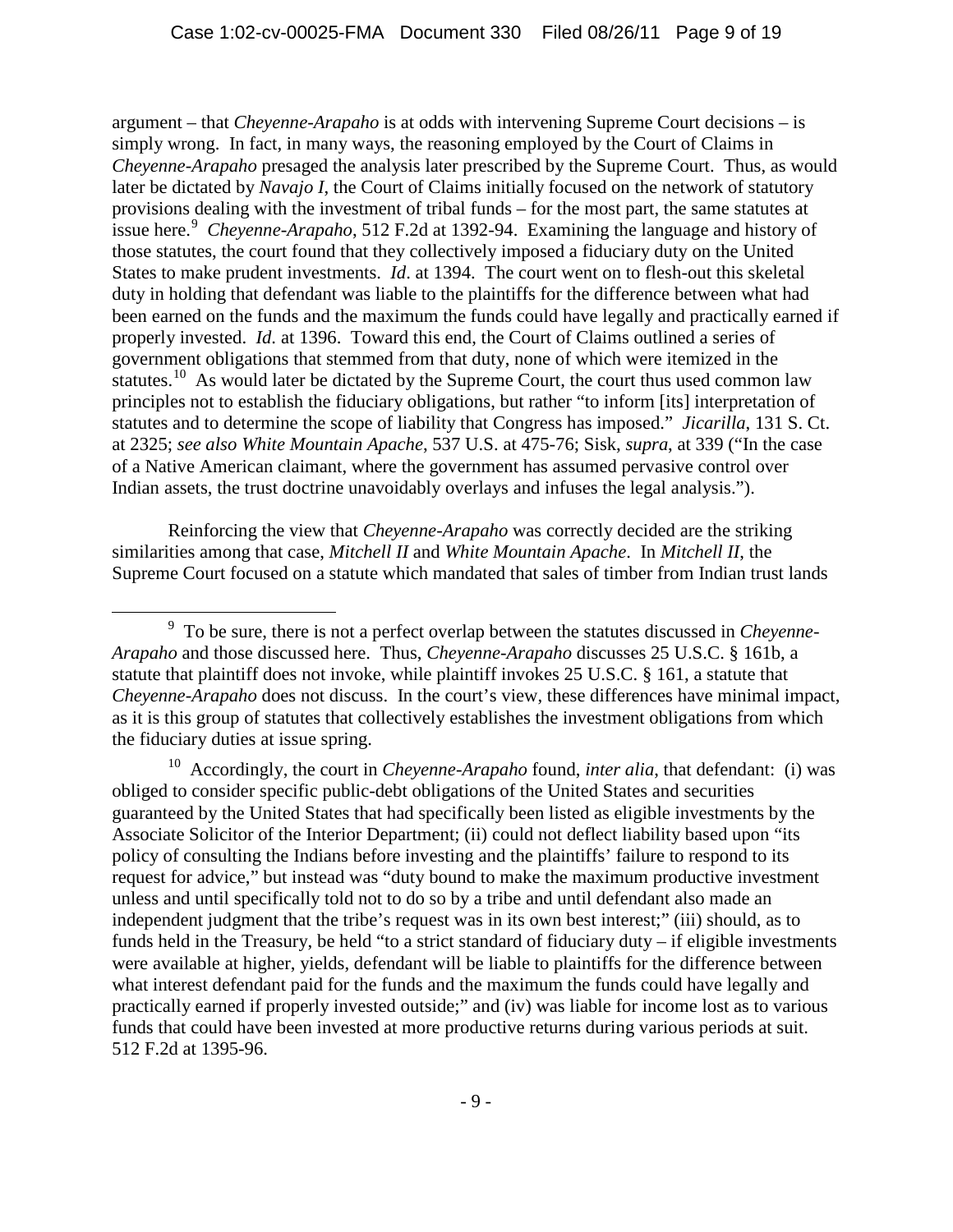be based upon the Secretary's consideration of "the needs and best interests of the Indian owner and his heirs" and that proceeds from such sales be paid to owners "or disposed of for their benefit." *Mitchell II*, 463 U.S. at 224 (citing 25 U.S.C. § 406(a)). And from this statute and the control it afforded to the Secretary, the Supreme Court deduced that this court had jurisdiction over the tribal damage claims not only for breaches of fiduciary duties that immediately sprang from the statute, such as the failure to obtain a fair market value for timber sold, but also for breaches of obligations that seemingly had no direct tie to the statutory language. Among the latter were the government's: (i) failure to manage timber on a sustained-yield basis; (ii) failure to develop a proper system of roads and easements for timber operations; (iii) exaction of improper charges from allottees for maintenance of roads; and (iv) exaction of excessive administrative fees from the allottees.  $463$  U.S. at 210, 228.<sup>11</sup>

A generation later, in *White Mountain Apache*, the Supreme Court heavily relied on *Mitchell II* in again finding that the United States had a fiduciary obligation to perform duties that were not specifically described by a statute. The Court there predicated the existence of a fiduciary relationship on a 1960 statute that stated that the "'former Fort Apache Military Reservation' would be 'held by the United States in trust for the White Mountain Apache Tribe, subject to the right of the Secretary of the Interior to use any part of the land and improvements for administrative or school purposes for as long as they are needed for the purpose.'" 537 U.S. at 469 (quoting Act of March 8, 1960, Pub. L. No. 86-392, 74 Stat. 8). From this statute, the Court made a "fair inference" that the United States was required to maintain and conserve the buildings on the reservation. The Court so held even while readily admitting that "the 1960 Act

<span id="page-9-0"></span><sup>&</sup>lt;sup>11</sup> Notably, the dissenters in *Mitchell II* took the majority to task for not requiring greater evidence of congressional intent to authorize a suit for money damages. In this regard, Justice Powell, writing on behalf of the dissenters, stated –

The Court does not – and clearly cannot – contend that any of the statutes standing alone reflects the necessary legislative authorization of a damages remedy. None of the statutes contains any "provision . . . that expressly makes the United States liable" for its alleged mismanagement of Indian forest resources and their proceeds or grants a right of action "with specificity." *Testan*, 424 U.S., at 399, 400, 96 S.Ct., at 954. Indeed, nothing in the timber-sales statutes, 25 U.S.C. §§ 406, 407, 466, the road and right-of-way statutes, §§ 318a, 323- 325, or the interest statute, § 162a, addresses in any respect the institution of damages actions against the United States. Nor is there any indication in the legislative history of the statutes that Congress intended to consent to damages actions for mismanagement of Indian assets by enacting these provisions. The Court does not suggest otherwise.

<sup>463</sup> U.S. at 230 (Powell, J., dissenting). Of course, it is telling that the argument that Justice Powell criticized the majority for rejecting is essentially the same argument that defendant makes here.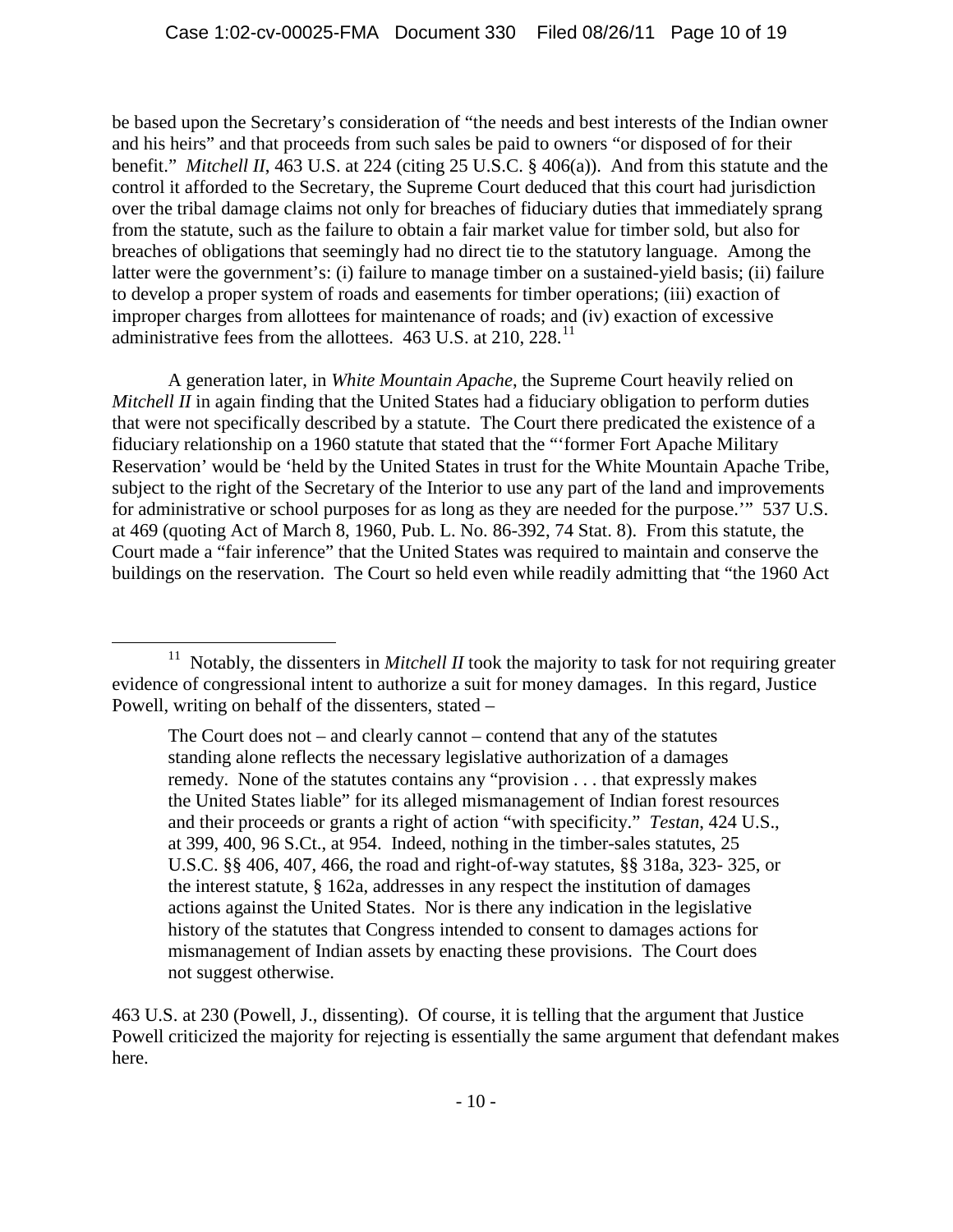does not . . . expressly subject the Government to duties of management and conservation." *Id.*  at  $475^{12}$  $475^{12}$  $475^{12}$ 

More importantly, in reaching the latter conclusion, the *White Mountain Apache* Court thoroughly repudiated defendant's cramped view of its fiduciary obligations. As recounted by the Supreme Court, defendant had contended below "that jurisdiction was lacking . . . because no statute or regulation cited by the Tribe could fairly be read as imposing a legal obligation on the Government to maintain or restore the trust property, let alone authorizing compensation for breach." *Id*. at 470; *see White Mountain Apache Tribe v. United States*, 46 Fed. Cl. 20, 27-28 (1999)). Persuaded by this argument, this court dismissed the complaint for lack of jurisdiction, finding that "[a]lthough the cited statutes and regulations may give the government complete control over the Fort Apache site, they do not require that the government manage the Fort Apache site for the purpose of protecting the tribe's financial interests." *Id*. at 28. The Federal Circuit, however, reversed, rebuffing defendant's argument that "the *Mitchell* cases, read together, impose a fiduciary obligation only when the pertinent statute . . . . creating the trust relationship also directs the United States to manage the trust corpus for the benefit of the beneficiaries, i.e., the Native Americans." *White Mountain Apache Tribe v. United States*, 249 F.3d 1364, 1375 (Fed. Cir. 2001). Once this duty was found, the Federal Circuit held, a court could look to the common law of trusts "for assistance in defining the nature of that obligation." *Id*. at 1377. After granting certiorari, 535 U.S. 1016 (2002), the Supreme Court affirmed.

In so holding, the Supreme Court, like the Federal Circuit before it, rejected defendant's banner defense – akin to the one it offers here: "that no intent to provide a damages remedy is fairly inferable, for the reason that '[t]here is not a word in the 1960 Act – the only substantive source of law on which the Tribe relies – that suggests the existence of such a mandate.'" *White Mountain Apache*, 537 U.S. at 476-77 (quoting Brief for the United States 28). The Court made short shrift of this claim in a passage that bears repeating in its entirety –

To the extent that the Government would demand an explicit provision for money damages to support every claim that might be brought under the Tucker Act, it would substitute a plain and explicit statement standard for the less demanding requirement of fair inference that the law was meant to provide a damages remedy for breach of a duty. To begin with, this would leave *Mitchell II* a wrongly decided case, for one would look in vain for a statute explicitly providing that inadequate timber management would be compensated through a suit for damages. But the more fundamental objection to the Government's position is

<span id="page-10-0"></span><sup>12</sup> Again, the dissenters in *White Mountain Apache* would have adopted defendant's position that the text of the 1960 Act did not create a fiduciary responsibility to maintain and conserve the buildings on the reservation. *See White Mountain Apache*, 537 U.S. at 484 (Thomas, J., dissenting) ("If Congress intended to create a compensable trust relationship between the United States and the Tribe with respect to the Fort Apache property, it provided no indication to this effect in the text of the 1960 Act.").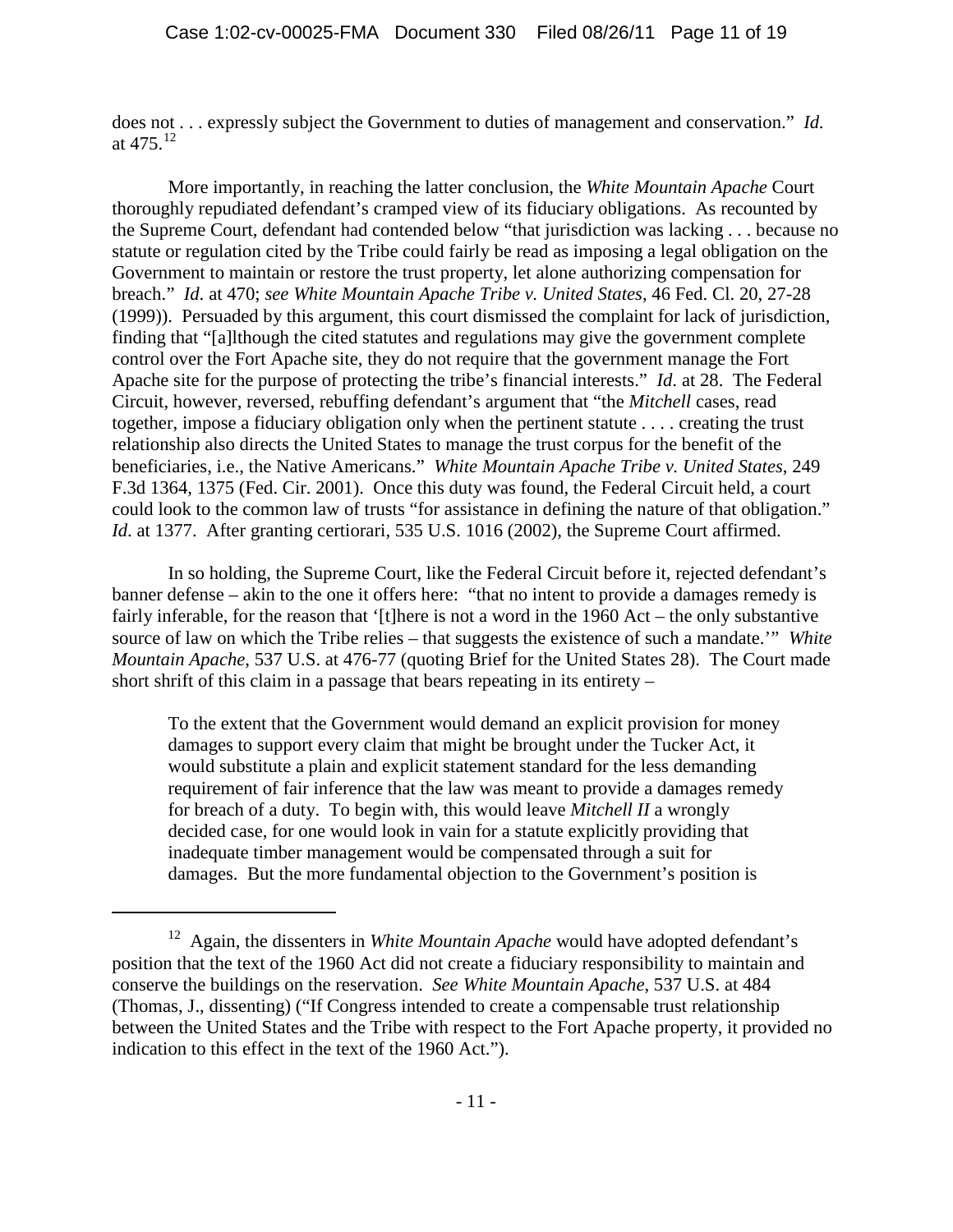that, if carried to its conclusion, it would read the trust relation out of Indian Tucker Act analysis; if a specific provision for damages is needed, a trust obligation and trust law are not. And this likewise would ignore *Mitchell I*, where the trust relationship was considered when inferring that the trust obligation was enforceable by damages. To be sure, the fact of the trust alone in *Mitchell I* did not imply a remedy in damages or even the duty claimed, since the Allotment Act failed to place the United States in a position to discharge the management responsibility asserted. To find a specific duty, a further source of law was needed to provide focus for the trust relationship. But once that focus was provided, general trust law was considered in drawing the inference that Congress intended damages to remedy a breach of obligation.

*Id*. at 477; *see also* Sisk, *supra*, at 336. Summing up, the Court concluded that "[w]hile it is true that the 1960 Act does not, like the statutes cited in [*Mitchell II*], expressly subject the Government to duties of management and conservation, the fact that the property occupied by the United States is expressly subject to a trust supports a fair inference that an obligation to preserve the property improvements was incumbent on the United States as trustee." 537 U.S. at  $475<sup>13</sup>$  Accordingly, despite the fact that no statute or regulation imposed a duty to restore and maintain the buildings at issue, the Court determined that this court had jurisdiction over a claim alleging the breach of that duty. *Id.* at 479.  $14$ 

While *White Mountain Apache* may be the sockdolager here, it is neither the first nor the only case to reject defendant's theory. Prior to the Supreme Court's decision, the Court of Claims had repeatedly dismissed the notion that defendant's fiduciary duties must be specifically enumerated by statute. *See Duncan v. United States*, 667 F.2d 36, 42-43 (Ct. Cl. 1981), *cert. denied*, 463 U.S. 1228 (1983) (applying *Mitchell I* while rejecting defendant's claim that "a

<span id="page-11-0"></span><sup>&</sup>lt;sup>13</sup> Twenty years earlier, in *Mitchell II*, Justice Marshall rejected the notion that the contours of the government's trust obligations were mapped solely by statutory language, stating: "[w]here the Federal Government takes on or has control or supervision over trial monies or properties, the fiduciary relationship normally exits with respect to such monies or properties (unless Congress has provided otherwise) even though nothing is said expressly in the authorizing or underlying statute (or other fundamental document) about a trust fund, or a trust or fiduciary connection." *Mitchell II*, 463 U.S. at 225 (quoting *Navajo Tribe of Indians v. United States*, 624 F.2d 981, 987 (Ct. Cl. 1980) (internal quotations omitted)).

<span id="page-11-1"></span><sup>&</sup>lt;sup>14</sup> In her concurring opinion, Justice Ginsburg indicated that she believed that the majority's opinion was consistent with the analysis prescribed in *Navajo I*. 537 U.S. at 479 (Ginsburg, J., concurring). In this regard, she posited that "[t]he dispositive question . . . is whether the 1960 measure, in placing property in trust and simultaneously providing for the Government-trustee's use and occupancy, is fairly interpreted to mandate compensation for the harm caused by maladministration of the property." *Id*. Justice Ginsburg answered this question affirmatively, holding that the 1960 Act imposed concrete and substantive obligations on the United States. *Id.* at 480-81.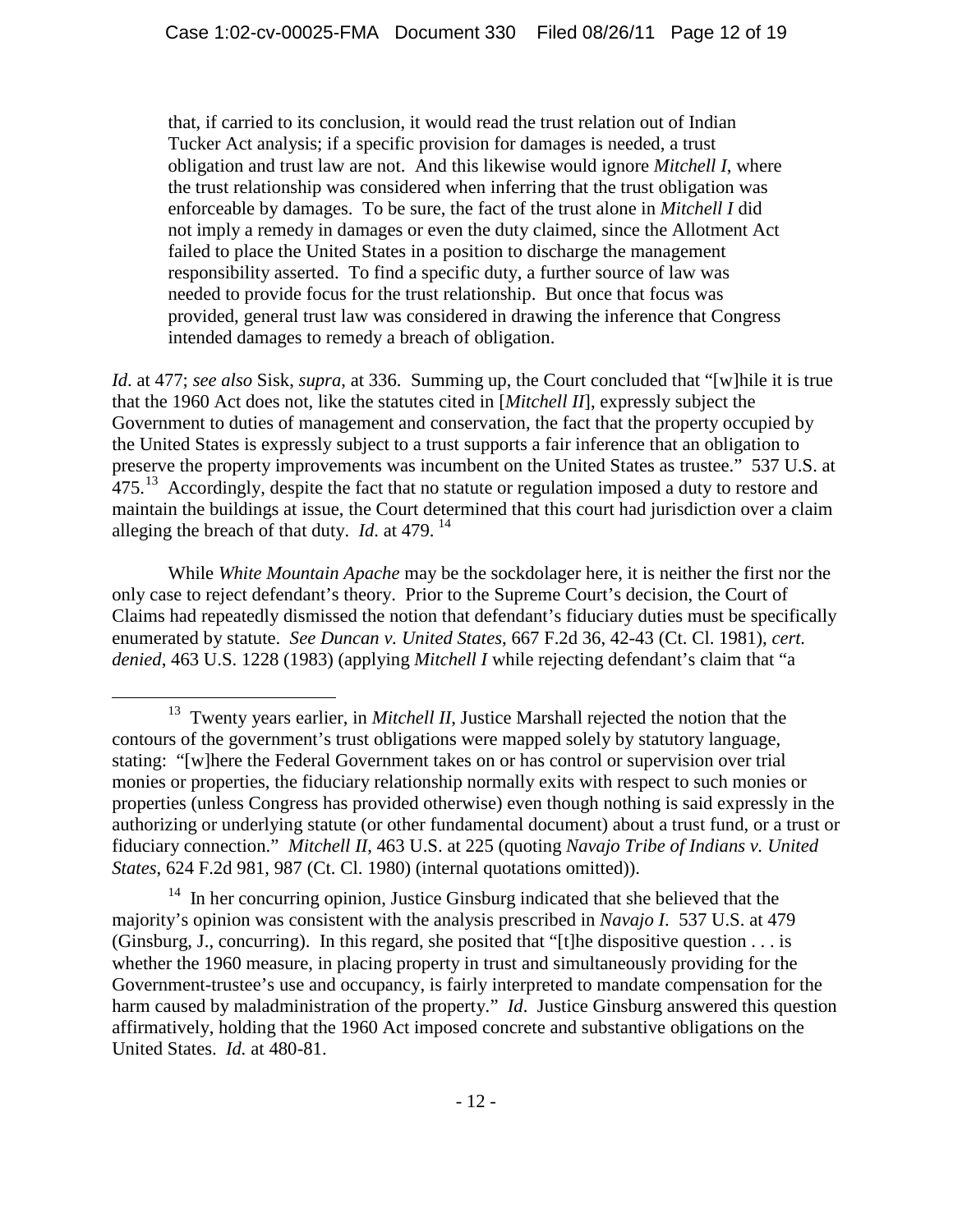federal trust must spell out specifically all the trust duties of the Government"); *Navajo Tribe*, 624 F.2d at 988 ("Nor is the court required to find all the fiduciary obligations it may enforce within the express terms of an authorizing statute  $\dots$ .").<sup>[15](#page-12-0)</sup> And cases decided in the wake of *White Mountain Apache* reflect a similar view.<sup>16</sup> Subsequent decisions of the Supreme Court, moreover, confirm that *Mitchell II* and *White Mountain Apache* remain good law. In *Navajo I*, decided the same day as *White Mountain Apache*, the Supreme Court referred to the *Mitchell II*  decision as "pathmarking." 537 U.S. at 503. A half a dozen years later, in *Navajo II*, the Court again relied upon both decisions. *Navajo II*, 129 S. Ct. at 1552; *see also* Sisk, *supra*, at 336 ("both *Navajo Nation* and *White Mountain Apache* echo the teaching of *Mitchell II*"). Most recently, in *Jicarilla*, the Supreme Court reaffirmed the analysis in *Mitchell II* and *White Mountain Apache*. *See Jicarilla*, 131 S. Ct. at 2325 ("we have found that particular 'statutes and regulations . . . clearly establish fiduciary obligations of the Government' in some areas") (citing *Mitchell II*, 463 U.S. at 226; *White Mountain Apache,* 537 U.S. at 475). The Court in *Jicarilla*, moreover, reemphasized that while a Tribe needs to point, at the outset, to a specific, trustcreating statute, the language of such a statute ultimately does not cabin defendant's fiduciary obligations. *Jicarilla*, 131 S. Ct. at 2325. Rather, the Court concluded, "once federal law imposes such duties, the common law 'could play a role.'" *Id*. (quoting *Navajo II*, 129 S. Ct. at 1558). In this regard, it added that "[w]e have looked to common-law principles to inform our interpretation of statutes and to determine the scope of liability that Congress has imposed." *Id*. (citing *White Mountain Apache*, 537 U.S. at 475-76).[17](#page-12-2)

Defendant would have this court blithely accept what so many courts have rejected – that for the breach of a fiduciary duty to be actionable in this court, that duty must be spelled out, in

<span id="page-12-0"></span> <sup>15</sup> The Court of Claims plainly did not think that *Mitchell I* overruled *Cheyenne-Arapaho* as it relied upon the latter opinion in deciding the remand of the first *Mitchell* case. *See Mitchell v. United States*, 664 F.2d 265, 274 (Ct. Cl. 1981) (*Mitchell I on remand*). Indeed, in that remand decision, the Court of Claims specifically rejected the notion that its *en banc* decision in *United States v. Mescalero Apache Tribe*, 518 F.2d 1309 (Ct. Cl. 1975), *cert. denied*, 425 U.S. 911 (1976), had overruled *Cheyenne-Arapaho*. *Mitchell I on remand*, 664 F.2d at 274. In so concluding, the court noted that "the controlling standards for determining breaches of the fiduciary obligations" remained the same in its cases. 664 F.2d at 274 n.17.

<span id="page-12-1"></span><sup>16</sup> *See Cobell*, 392 F.3d at 472 (under *White Mountain Apache*, "once a statutory obligation is identified, the court may look to common law trust principals to particularize that obligation"); Sisk, *supra*, at 339 ("In the case of a Native American claimant, where the government has assumed pervasive control over Indian assets, the trust doctrine unavoidably overlays and infuses the legal analysis.").

<span id="page-12-2"></span><sup>17</sup> Notably, the Federal Circuit has applied *Cheyenne-Arapaho* in several cases following the *Mitchell II* decision. *See Short v. United States*, 50 F.3d 994, 999 (Fed. Cir. 1995); *see also Shoshone Indian Tribe of Wind River Reservation v. United States*, 364 F.3d 1339, 1353 (Fed. Cir. 2004), *cert. denied*, 544 U.S. 973 (2005) (finding that 25 U.S.C. §§ 161a, 161b, and 162a require defendant to earn interest on trust funds).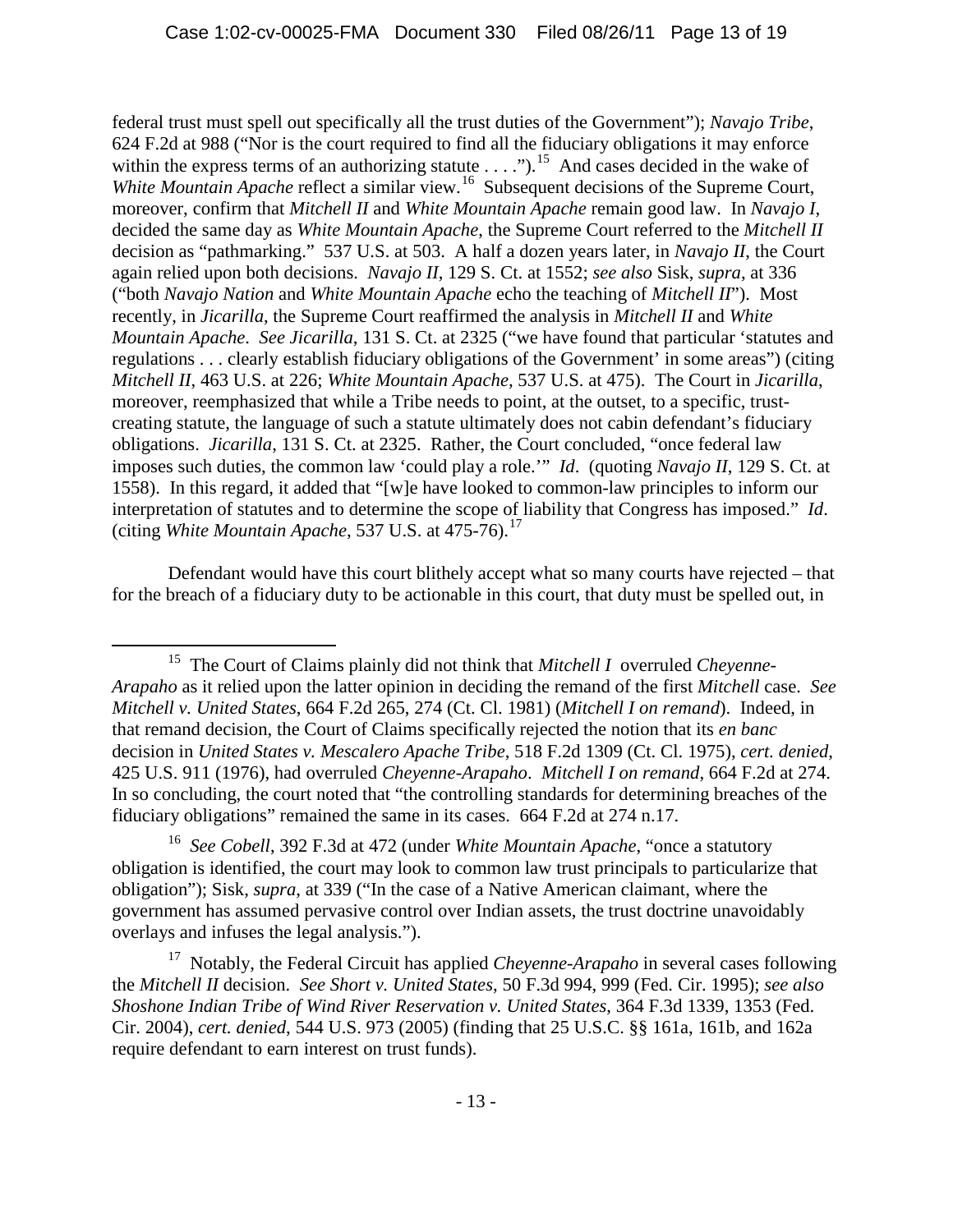no uncertain terms, in a statute or regulation. But to conclude this, this court would have to perform a logic-defying feat of legal gymnastics.

That routine would commence with a full jurisprudential gainer – a twisting, backwards maneuver that would allow the court to ignore cases like *White Mountain Apache* and *Mitchell II* that have relied upon the common law to map the scope of enforceable fiduciary duties established by statutes and regulations. The court would then need to vault over *Cheyenne-Arapaho* and a soaring pyramid of other precedents, all of which have found defendant's argument wanting. Next, the court would be called upon to handspring to the conclusion that Congress' repeated legislative efforts to ensure the safe investment of tribal funds were mostly for naught – because, if defendant is correct, the provisions enacted were generally not perspicuous enough to create enforceable duties and, even where specific enough to do so, left interstices in which defendant could range freely. Indeed, while egging the court on, defendant never quite comes to grip with the fact that if the government's fiduciary duties are limited to the plain dictates of the statutes themselves, such duties are not really "fiduciary" duties at all. *See Varity Corp. v. Howe,* 516 U.S. 489, 504 (1996) ("[i]f the fiduciary duty applied to nothing more than activities already controlled by other specific legal duties, it would serve no purpose"). Taken to its logical dismount, defendant's view of the controlling statutes would not only defeat the twin claims at issue, but virtually *all* the investment claims found in the tribal trust cases, few of which invoke *haec verba* specific language in a statute or regulation. Were the court convinced even to attempt this tumbling run, it almost certainly would end up flat on its back and thereby garner from the three judges reviewing its efforts a combined score of "zero" – not coincidentally, precisely the number of decisions that have adopted defendant's position.

This court will not be the first to blunder down this path. Like the courts before it, it can accept neither defendant's assertion that *Cheyenne-Arapaho* has, *sub silentio*, been overruled, nor the wooden interpretation of the United States' statutory duties upon which that claim is based. A phalanx of contrary precedent requires this court instead to honor the Court of Claim's holding that the trust investment statutes in question establish defendant's "obligation to maximize the trust income by prudent investment." *Cheyenne-Arapaho*, 512 F.2d at 1394. It remains to apply this principle to the claims at issue.

#### **C.**

Based on the foregoing, the court concludes that it has jurisdiction, under the Indian Tucker Act, over claims predicated upon defendant's violation of its obligation to maximize trust income by prudent investment. The latter duty, in accordance with prior precedent, derives from the various statutory provisions in Title 25 cited by Jicarilla – provisions that are undoubtedly money-mandating. *See Navajo I*, 537 U.S. at 506 (citing *Mitchell II*, 463 U.S. at 216-17). Accordingly, the United States has waived its sovereign immunity as to such claims.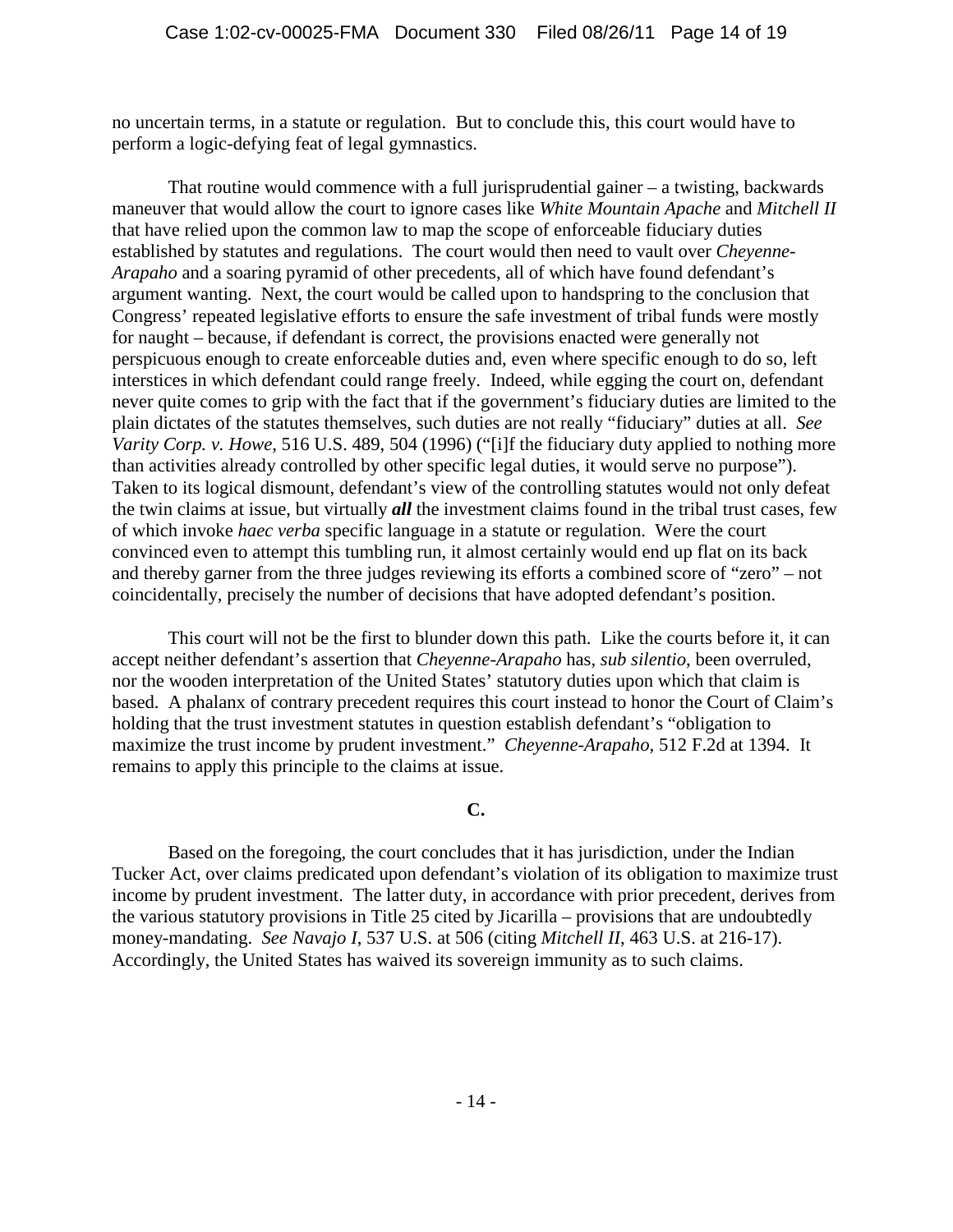**1.**

There is little doubt that plaintiff's pooling claim falls within this jurisdictional grant, as it directly involves the alleged breach of the aforementioned investment obligation. Thus, this court has jurisdiction to determine whether, in choosing among the alternative investments authorized by 25 U.S.C. §§ 161, 161a, and 162a, and the regulations thereunder, defendant was obligated to consider whether pooling the funds of more than one Tribe would maximize the income derived from particular investments. Consistent with this view, there is strong indication in the common law of trusts that, at least in some instances, a fiduciary charged with maximizing trust income by prudent investment would be expected to pool investments. *See* Restatement (Third) of Trusts § 90 cmt. m (2007); *see also Manchester Band of Pomo Indians, Inc. v. United States*, 363 F. Supp. 1238, 1248 n.3 (N.D. Cal. 1973) (citing an earlier version of this Restatement provision and concluding that "the Secretary must consider whether funds from one Indian trust fund should be combined with funds from another Indian trust to purchase a single instrument of indebtedness, and thereby extending to small trusts the benefits of larger returns from larger and longer term investments").

But, this is to say neither that pooling was actually required here nor that defendant acted with less than the requisite care in failing to implement it.<sup>[18](#page-14-0)</sup> The court is precluded from so

<span id="page-14-0"></span><sup>&</sup>lt;sup>18</sup> Defendant argues that Interior's decision not to employ pooling here is subject to traditional arbitrary and capricious review, like that applied under the Administrative Procedures Act, 5 U.S.C. § 702. This court, however, has already ruled to the contrary once in this case, describing, in a portion of its discovery ruling unaffected by the Supreme Court's subsequent opinion, the "many cases involving the alleged misappropriation or mismanagement of tribal trusts, in which it is often observed that the duty of care owed by the United States 'is not mere reasonableness, but the highest fiduciary standards.'" *Jicarilla Apache Nation*, 88 Fed. Cl. 1, 20 (2009), *mandamus denied*, 2011 WL 3022400 (Fed. Cir. July 25, 2011) (quoting *Am. Indians Residing on the Maricopa-Ak Chin Reservation v. United States*, 667 F.2d 980, 990 (1981) and citing *United States v. Mason*, 412 U.S. 391, 398 (1973); *Seminole Nation v. United States*, 316 U.S. 286, 296-97 (1942); *Shoshone Indian Tribe*, 364 F.3d at 1348; *Short,* 50 F.3d at 999; *Yankton Sioux Tribe v. United States*, 623 F.2d 159, 163 (Ct. Cl. 1980); *Red Lake Band*, 17 Cl. Ct. 362, 373 (1989)); *see also Duncan*, 667 F.2d at 45. Indeed, in *Yankton Sioux*, the Court of Claims specifically rejected the application of the arbitrary and capricious standard in the tribal trust context, stating "[a] breach of that obligation by the Government may obviously involve conduct less than arbitrary, capricious, or fraudulent by an official charged with the position of trust." 623 F.2d at 163; *see also Sac & Fox Tribe of Indians v. United States*, 340 F.2d 368, 375 (Ct. Cl. 1964); *Osage Tribe*, 72 Fed. Cl. at 643; *Cheyenne-Arapaho Tribes of Okla. v. United States*, 33 Fed. Cl. 464, 469 (1995) (quoting *Jicarilla Apache Tribe v. Supron Energy Corp.*, 728 F.2d 1555, 1563 (10th Cir. 1984) (Seymour, J., concurring in part and dissenting in part), *adopted*  as majority opinion, 782 F.2d 855 ( $10^{th}$  Cir. 1986) (en banc) (in this context, defendant's "'actions must not merely meet the minimal requirements of administrative law, but must also pass scrutiny under the more stringent standards demanded of a fiduciary.'")); *Minn. Chippewa Tribe v. United States*, 14 Cl. Ct. 116, 130 (1987); *see also Cobell*, 240 F.3d at 1104.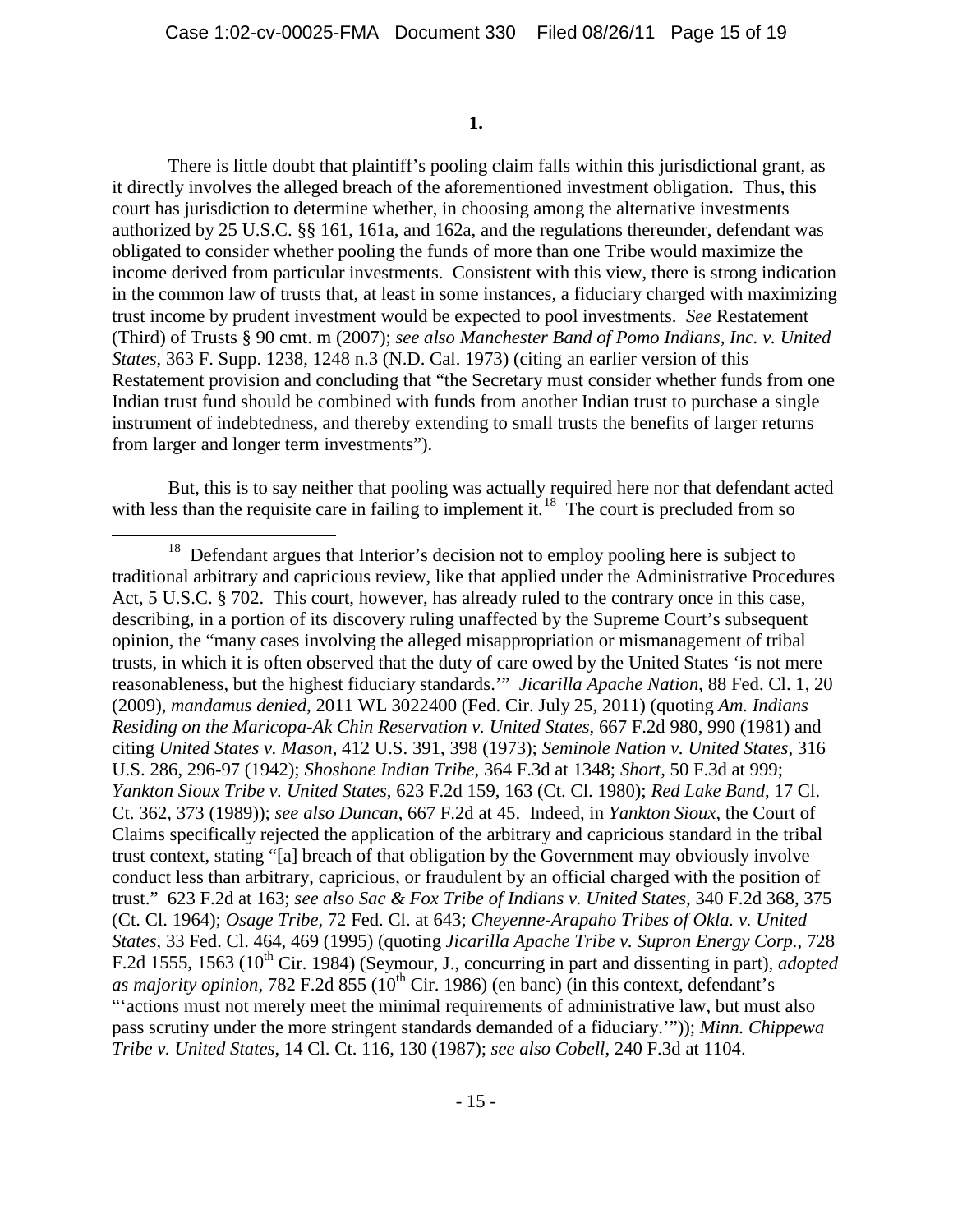ruling based upon the existence of numerous material questions of fact. Those same questions of fact also preclude this court from ruling that the United States did *not* have this duty, as defendant argues. Among the questions presented are whether countervailing obligations, founded in, or springing from, other statutory and regulatory provisions, precluded the pooling of investments in the circumstances presented. Evidence as to these questions includes defendant's past practices in pooling the investments of individual Native Americans, their tribes, and tribal organizations.<sup>[19](#page-15-0)</sup> Still other factual questions center on the prior interactions between Jicarilla and defendant regarding this issue and focus, *inter alia*, on whether duly authorized officials of the Nation previously rejected the use of investment pooling on its behalf. These and other related questions will be answered in short order, as trial in this case is already scheduled.

**2.**

The situation as to plaintiff's disbursement lag claim is different. Recall, that claim hinges on the theory that defendant should not have removed funds from Jicarilla's trust account until the disbursement check was negotiated. Relying on its experts, plaintiff asserts that if the funds had not been withdrawn until the check was cashed, it would have received an additional 10.2 days of potential investment income as to each of the thirty-seven disbursement transactions that plaintiff claims occurred during the phase-one period.

 $\overline{a}$ 

<span id="page-15-0"></span>19 On this point, plaintiff relies upon a finding made by the district court in *Manchester Band of Pomo Indians*, to the effect that "[d]efendants have made investments of Indian trust funds by purchasing a single instrument of indebtedness with the funds of more than one Indian, Indian tribe, or other Indian organization." 363 F. Supp. at 1251. However, this finding was made as a discovery sanction under then Rule 37(b)(2)(A) of the Federal Rules of Civil Procedure. *Id*. at 1250. While plaintiff and the *amici* have cited to various other documents that indicate that the United States has previously engaged in pooling, those documents do not establish that pooling was authorized under the law as it existed during the period in question.

Defendant would have this court disregard this whole line of authority based on the Court of Claims' statement, in *Mitchell I on remand*, that: "the standard by which Interior's actions are to be judicially tested is, not the court's or plaintiff's own view of the preferable conduct, but the normal standard for government fiduciaries – were their actions in good faith and within the realm of their acceptable discretion, or were they arbitrary, capricious, an abuse of discretion, or contrary to law?" 664 F.2d at 274. But, as has been observed elsewhere, *see Osage Tribe*, 68 Fed. Cl. at 335, this statement is *obiter dicta*, and at all events dealt with a fiduciary matter (the management of lands) quite distinct from those involved here. *See Minn. Chippewa Tribe*, 14 Cl. Ct. at 129-30 (distinguishing *Mitchell I on remand* on this basis). Indeed, in its remand decision, the Court of Claims noted that "'[i]n each situation, the precise scope of the fiduciary obligation of the United States and any liability for breach of that obligation must be determined in light of the relationships between the Government and the Indians.'" 664 F.2d at 274 (quoting *Navajo Tribe*, 624 F.2d at 988).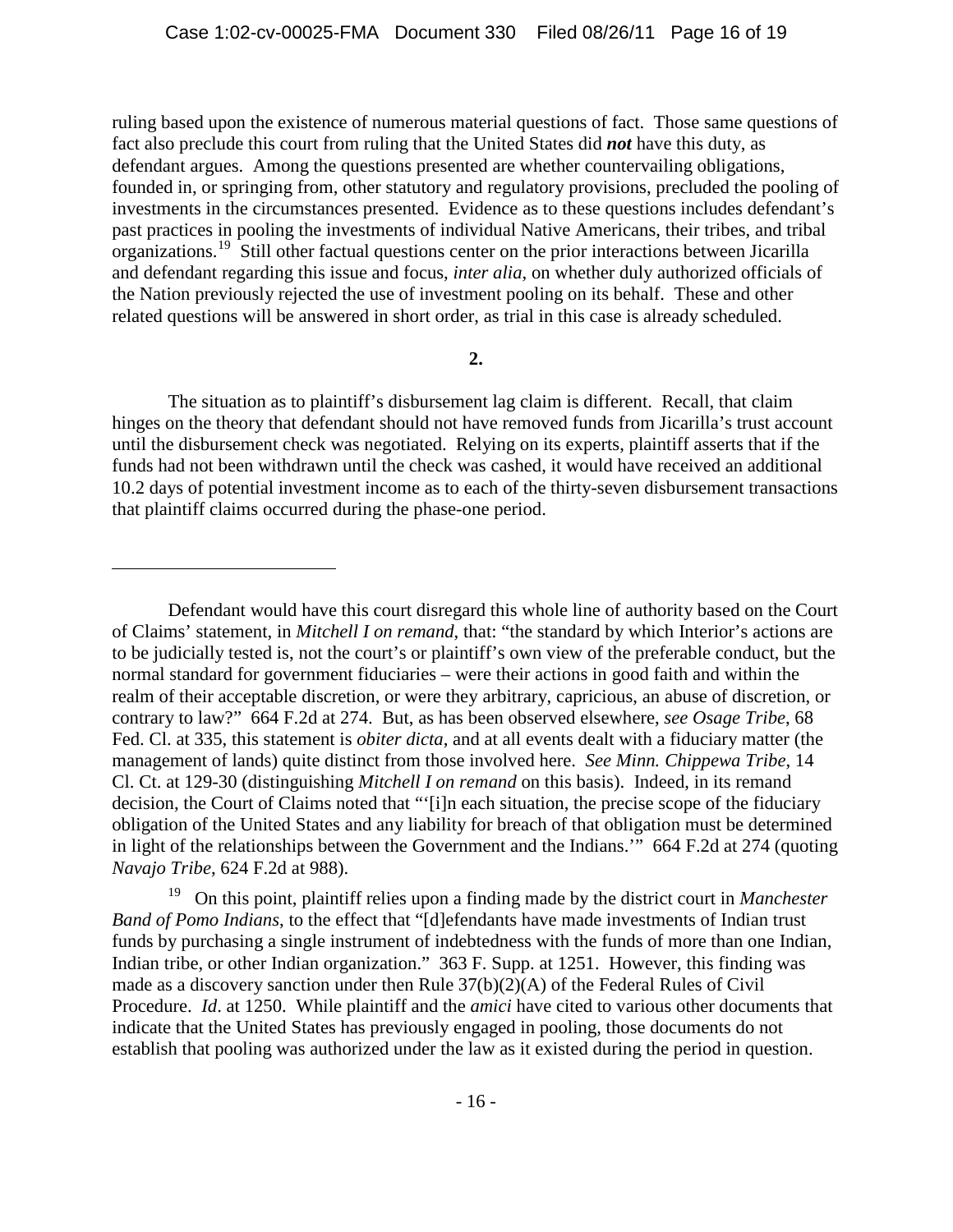The practice at issue apparently emanates from a government memorandum dated January 10, 1973, in which the Chief Division of Financial Management of the Interior Department informed all BIA Area Directors that "funds will stop earning interest the day they are disbursed by the Regional Disbursing Office" in light of Treasury Department General Accounting Office's Joint Regulation No. 3. Under this practice, when Interior submitted a Standard Form (SF) 1166 requesting that Treasury issue a check to disburse tribal trust funds, Interior immediately debited that amount from the combined trust account. Treasury recognized the disbursement as a liability and recorded it as a "Check Outstanding" on its general ledger.

Disbursing funds from the Treasury has been a basic function of the Department of the Treasury since it was first established in 1789. *See* Act of September 2, 1789, 1 Stat. 65 (1789) (establishing the Department and authorizing the Secretary to disburse funds from the Treasury). Not surprisingly, various policies and procedures have been prescribed for such disbursements. Congress has defined the features of a Treasury check as "an order for the payment of money: payable on demand; that does not bear interest; drawn by an authorized disbursing official or agent of the United States Government; and the amount of which is deposited with the Treasury or another account available for payment." 31 U.S.C. § 3331(a). By law, funds represented by Treasury checks have next-day availability. 12 U.S.C. § 4002(a)(2)(A); 12 C.F.R. §  $229.10(c)(1)(i)$ . Under these provisions, once a Treasury check is issued, a government liability is immediately recognized.<sup>[20](#page-16-0)</sup> Contrasting this process with the disbursement process employed by private companies, a 1956 report by the Joint Program to Improve Accounting in the Federal Government<sup>[21](#page-16-1)</sup> explained –

In business, such disbursements serve to reduce an asset (cash in bank) for the corresponding reduction of liabilities. The situation in the Federal Government, however, is different because most of its cash is held by the Treasurer of the United States – not by commercial banks. Therefore, the action of drawing checks on the Treasurer creates new liabilities, which should be on the Treasury Department's books, in place of those on the books of the administrative agencies which were extinguished by the payment of vouchers. One of the several

<span id="page-16-0"></span><sup>&</sup>lt;sup>20</sup> Historically, Treasury checks had no temporal limits on when they could be cashed. That changed during the midst of the period at issue when Congress passed the Competitive Equality Banking Act of 1987, Pub. L. No. 100-86, Title X, § 1003, 101 Stat. 552, 658, which provided that, as of October 1, 1989, Treasury checks could be cashed for only one year from the date of issuance.

<span id="page-16-1"></span><sup>&</sup>lt;sup>21</sup> The Joint Program was established by Congress in 1947 to provide guidance to federal agencies regarding accounting, budgeting and financial reporting. The Program was run by the Comptroller General of the General Accounting Office (now the General Accountability Office), the Secretary of the Treasury, and the Director of the Bureau of the Budget (now the Office of Management and Budget). The Joint Program was later given the authority to "conduct a continuous program for the improvement of accounting and financial reporting in the Government. Accounting and Auditing Act of 1950, Pub. L. No. 81-784, 64 Stat. 835.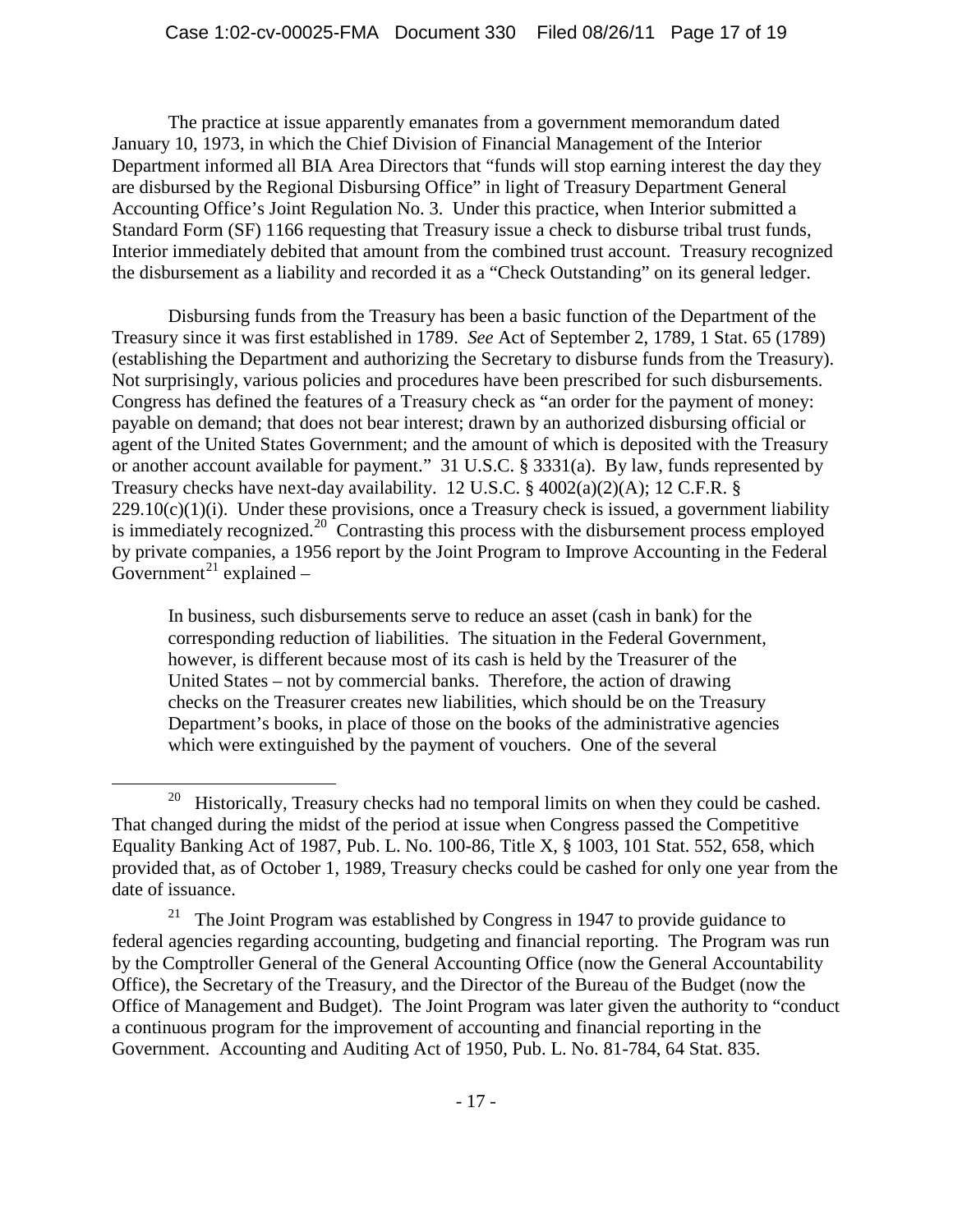objectives in the development of appropriate accounting for cash operations has been to provide for disclosure of the foregoing type of liability along with certain other types of liabilities and assets which are germane to cash operations and essential factors in the bridge between receipts and expenditures overall and the changes in the Treasury's cash position.

Joint Program to Improve Accounting in the Federal Government, Seventh Annual Progress Report 131 (Feb. 7, 1956). It thus appears that a Treasury check functions much like a cashier's check – each represents a liability not of the depositor from whose account the moneys are drawn, but rather of the issuer of the check. And, it is for this reason that Treasury debits an account, like the trust fund here, when it issues a Treasury check.

Now, of course, this does not answer the question whether defendant should have used such checks to effectuate disbursement or whether it should have somehow modified the procedures applicable to disbursements. But, those questions must remain unanswered as none of the statutes cited by Jicarilla – neither section 161, 161a, nor 162a – provides a jurisdictional foundation for this court to consider whether defendant's application of the normal rules governing Treasury checks to Jicarilla's disbursement checks somehow violated a fiduciary obligation. As discussed above, *Cheyenne-Arapaho* and other precedents focus on statutes that outline the types of decisions that defendant is required to make in investing tribal trust funds and imply from those statutory obligations a fiduciary duty to make those decisions prudently. While, as described above, the latter obligation requires defendant to decide whether pooling would enhance the income of the trust, that same obligation is not implicated by defendant's decision to use Treasury checks, and the features ordinarily associated therewith, to effectuate disbursements from the trust fund. Though this practice likely impacts the yield of the trust funds, it is not an investment decision, but rather, at bottom, a managerial one. And, plaintiff has pointed to no statutory provision that would give rise to a money-mandating obligation in this latter regard, at least for the period in question.

In arguing otherwise, plaintiff asserts that its disbursement lag claim mirrors its claim that defendant violated its fiduciary duty by failing more promptly to deposit into the trust fund moneys owed the Nation. It notes that defendant has not challenged the court's jurisdiction to consider the latter claim, even though there is little to distinguish its economic impact from that of the disbursement lag claim at issue here. Both practices, plaintiff contends, affect the amount of investment income produced by the trust. To buttress this argument, plaintiff cites *Osage Tribe*, in which this court found that defendant's failure to deposit tribal funds promptly constituted a breach of the government's fiduciary duties. 72 Fed. Cl. at 662-65. But, *Osage Tribe* did not rely on the investments statutes at issue here, but rather upon a different set of provisions dealing with deposits to trust funds, specifically those found in the Act of June 28, 1906, 34 Stat. 539, and 25 C.F.R. § 226.13. 72 Fed. Cl. at 662-65. The latter provisions do not establish any duties with respect to disbursements. Accordingly, plaintiff's reliance on *Osage Tribe* comes up short. This court cannot establish jurisdiction over claims for which there is no statutory support by analogizing them to claims for which there is such support. That is not the way that waivers of sovereign immunity work. *Orlando Food Corp. v. United States*, 423 F.3d